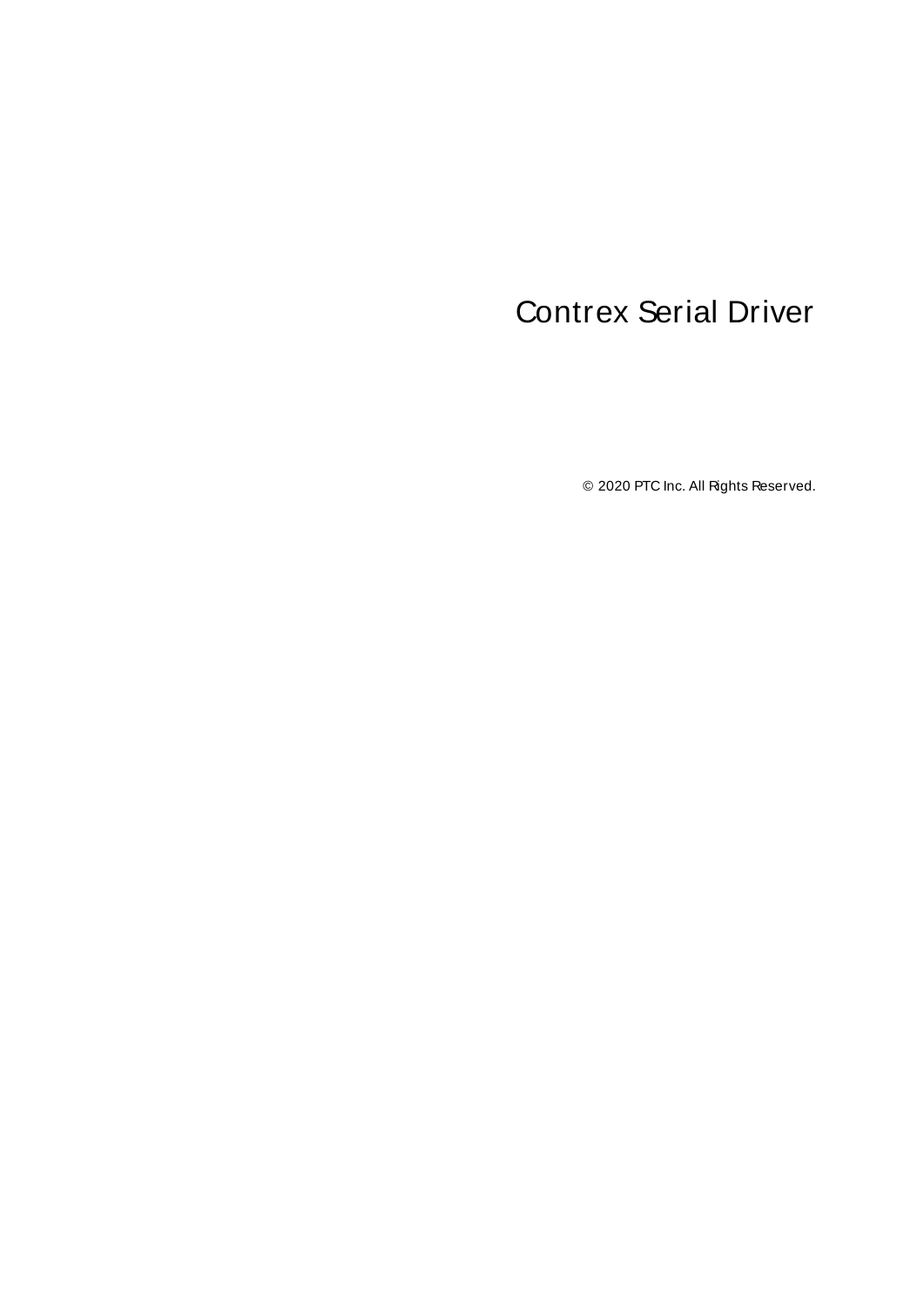# <span id="page-1-0"></span>Table of Contents

| Data Types Description manufacture and the control of the Data Types Description manufacture and the Data Types                                  |
|--------------------------------------------------------------------------------------------------------------------------------------------------|
|                                                                                                                                                  |
|                                                                                                                                                  |
|                                                                                                                                                  |
|                                                                                                                                                  |
|                                                                                                                                                  |
| Device address <address> is not supported by model <model name="">  18</model></address>                                                         |
|                                                                                                                                                  |
|                                                                                                                                                  |
|                                                                                                                                                  |
|                                                                                                                                                  |
|                                                                                                                                                  |
|                                                                                                                                                  |
|                                                                                                                                                  |
|                                                                                                                                                  |
| Deactivating Tag <address> on device <device name="">. Contrex Serial Error (<error code="">) <error< td=""></error<></error></device></address> |
|                                                                                                                                                  |
|                                                                                                                                                  |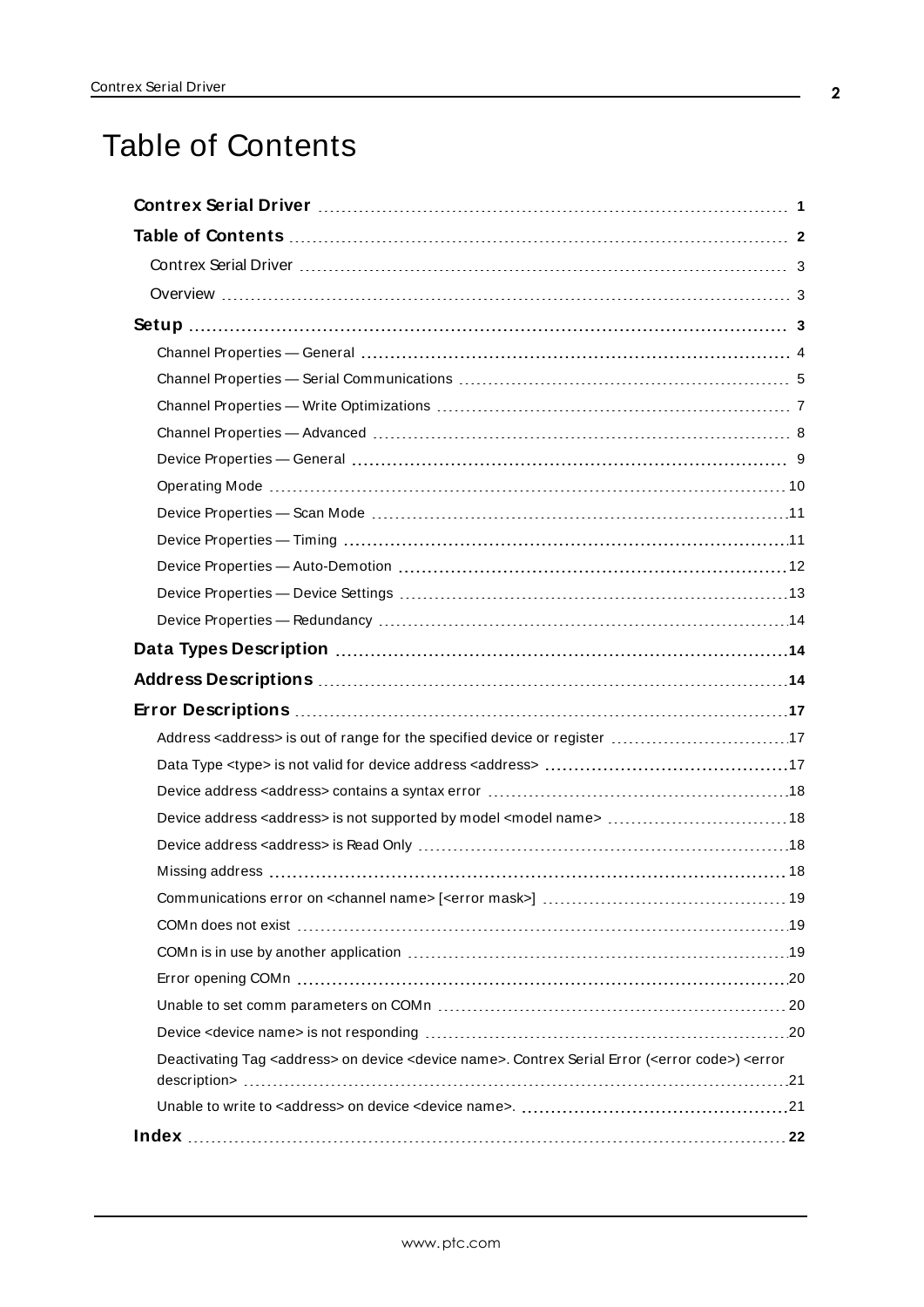#### <span id="page-2-0"></span>**Contrex Serial Driver**

Help version 1.019

#### **CONTENTS**

**[Overview](#page-2-1)**

What is the Contrex Serial Driver?

**[Setup](#page-2-2)**

How do I configure a device for use with this driver?

#### **Data Types [Description](#page-13-1)**

What data types does this driver support?

#### **Address [Descriptions](#page-13-2)**

How do I address a data location on a Contrex Serial device?

#### **Error [Descriptions](#page-16-0)**

What error messages does the Contrex Serial Driver produce?

#### <span id="page-2-1"></span>**Overview**

The Contrex Serial Driver provides a reliable way to connect Contrex Serial devices to OPC client applications; including HMI, SCADA, Historian, MES, ERP, and countless custom applications. It is intended for use with Contrex CX-1000 devices.

#### <span id="page-2-2"></span>**Setup**

#### **Supported Devices**

Contrex CX-1000 Motion Controller

#### **Communication Protocol**

CX-Series Serial Communications Binary Data-Link Protocol.

#### **Supported Communication Parameters**

Baud Rate: 300, 600, 1200, 2400, 9600,\* or 19200 Parity: None Data Bits: 8 Stop Bits: 1

\* This is the default setting.

**Note:** Not all devices support the listed configurations.

#### <span id="page-2-3"></span>**Ethernet Encapsulation**

This driver supports Ethernet Encapsulation, which allows the driver to communicate with serial devices attached to an Ethernet network using a terminal server. Ethernet Encapsulation mode is invoked by selecting it in the Physical Medium property located in the Serial Communications property group under Channel Properties. For more information, refer to the main OPC Server help file.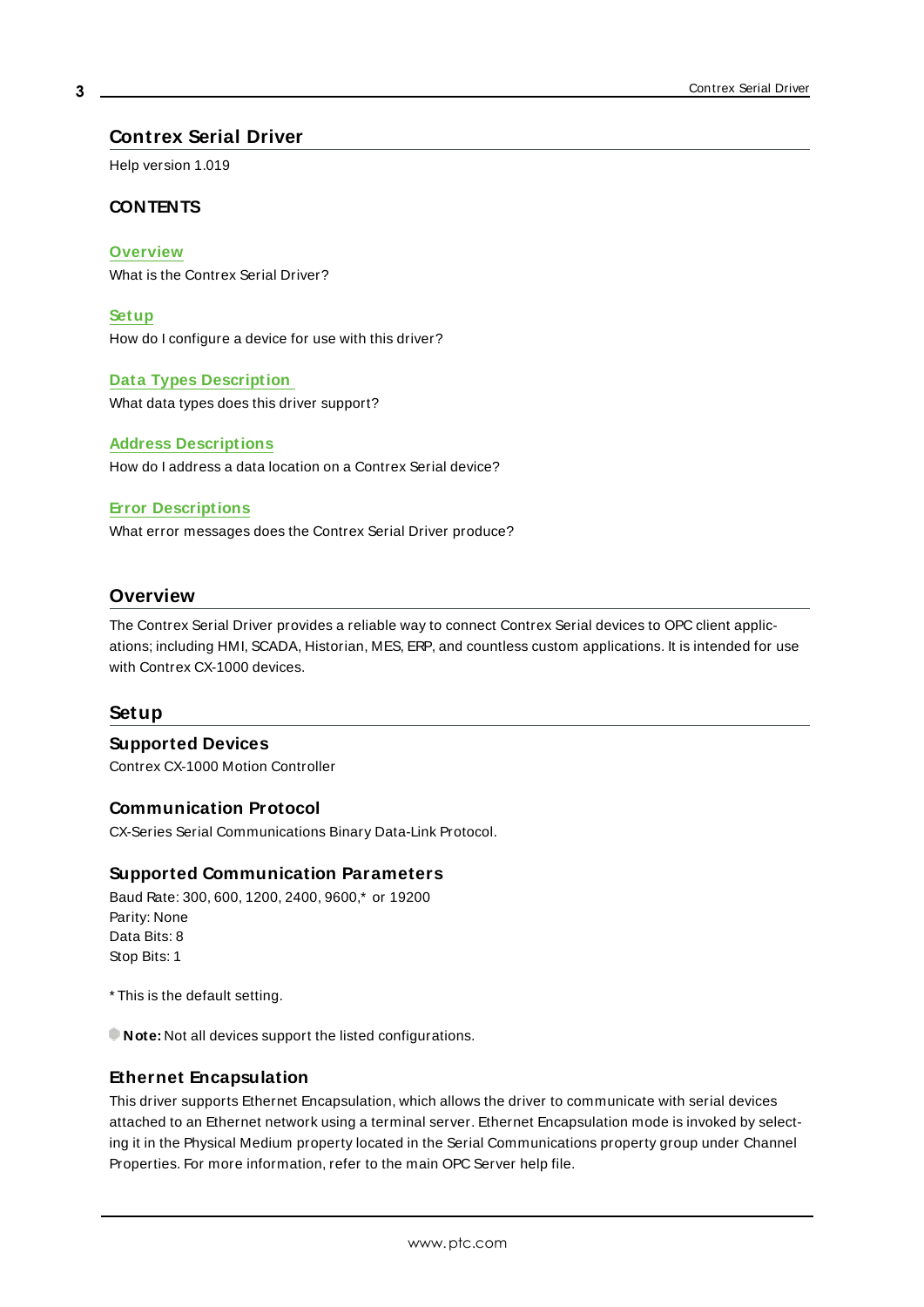#### <span id="page-3-1"></span>**Channel and Device Limits**

The maximum number of channels supported by this driver is 100. The maximum number of devices supported by this driver is 100 per channel. Valid Device IDs range from 0 to 99.

**Note:** Device ID 0 is used to identify broadcast messages. A device topic can be configured within the server that uses a Device ID of station 0. All tags and data associated with this broadcast topic will be treated as Write Only. By defining a broadcast topic in the OPC Server project, users will be able to issue CX-1000 commands to multiple controllers simultaneously.

#### **Cable Connections**

A high quality manufactured RS232/485 converter is recommended when communicating with the Contrex CX-1000. This converter will automatically handle the operation of the 485 line drivers.

#### **Flow Control**

When using an RS232/RS485 converter, the type of flow control that is required will depend on the needs of the converter. Some converters do not require any flow control whereas others require RTSflow. Consult the converter's documentation in order to determine its flow requirements.

<span id="page-3-0"></span>**See Also**: **Device [Settings](#page-12-0)**

#### **Channel Properties — General**

This server supports the use of simultaneous multiple communications drivers. Each protocol or driver used in a server project is called a channel. A server project may consist of many channels with the same communications driver or with unique communications drivers. A channel acts as the basic building block of an OPC link. This group is used to specify general channel properties, such as the identification attributes and operating mode.

| <b>Property Groups</b>          | <b>Identification</b><br>$\overline{\phantom{a}}$ |         |
|---------------------------------|---------------------------------------------------|---------|
| General                         | Name                                              |         |
|                                 | Description                                       |         |
| Write Optimizations<br>Advanced | Driver                                            |         |
|                                 | $\Box$ Diagnostics                                |         |
|                                 | <b>Diagnostics Capture</b>                        | Disable |

#### **Identification**

**Name**: User-defined identity of this channel. In each server project, each channel name must be unique. Although names can be up to 256 characters, some client applications have a limited display window when browsing the OPC server's tag space. The channel name is part of the OPC browser information. The property is required for creating a channel.

For information on reserved characters, refer to "How To... Properly Name a Channel, Device, Tag, and Tag Group" in the server help.

**Description**: User-defined information about this channel.

Many of these properties, including Description, have an associated system tag.

**Driver**: Selected protocol / driver for this channel. This property specifies the device driver that was selected during channel creation. It is a disabled setting in the channel properties. The property is required for creating a channel.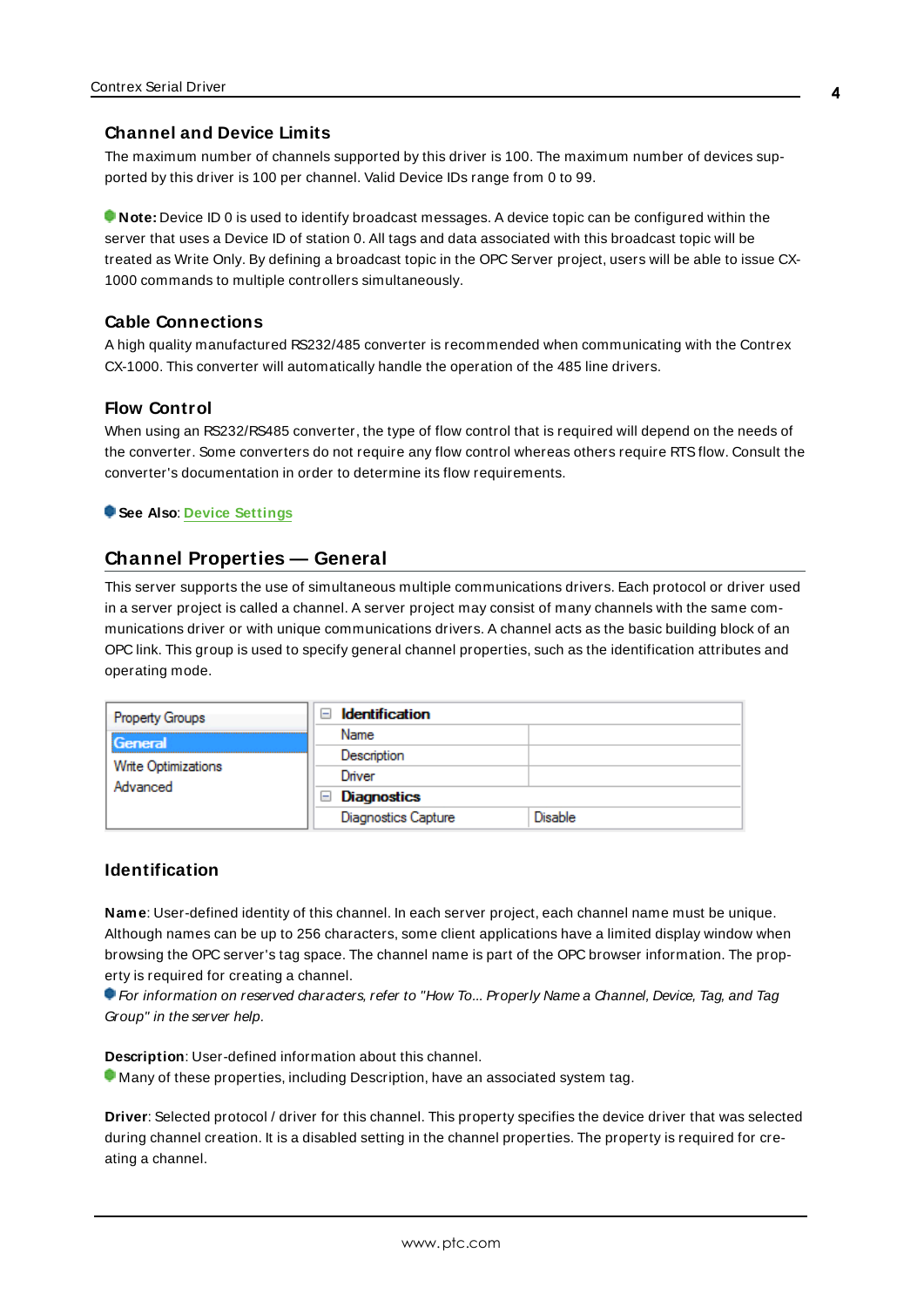**Note**: With the server's online full-time operation, these properties can be changed at any time. This includes changing the channel name to prevent clients from registering data with the server. If a client has already acquired an item from the server before the channel name is changed, the items are unaffected. If, after the channel name has been changed, the client application releases the item and attempts to reacquire using the old channel name, the item is not accepted. With this in mind, changes to the properties should not be made once a large client application has been developed. Utilize the User Manager to prevent operators from changing properties and restrict access rights to server features.

#### **Diagnostics**

**Diagnostics Capture**: When enabled, this option makes the channel's diagnostic information available to OPC applications. Because the server's diagnostic features require a minimal amount of overhead processing, it is recommended that they be utilized when needed and disabled when not. The default is disabled.

**Note:** This property is not available if the driver does not support diagnostics.

<span id="page-4-0"></span>**For more information, refer to "Communication Diagnostics" and "Statistics Tags" in the server help.** 

### **Channel Properties — Serial Communications**

Serial communication properties are available to serial drivers and vary depending on the driver, connection type, and options selected. Below is a superset of the possible properties. Click to jump to one of the sections: **[Connection](#page-4-1) Type**, **Serial Port [Settings](#page-5-0)** or **[Ethernet](#page-6-1) Settings**, and **[Operational](#page-5-1) Behavior**.

**Note**: With the server's online full-time operation, these properties can be changed at any time. Utilize the User Manager to restrict access rights to server features, as changes made to these properties can temporarily disrupt communications.

| <b>Property Groups</b>       | □ Connection Type                  |                   |
|------------------------------|------------------------------------|-------------------|
| General                      | Physical Medium                    | <b>COM Port</b>   |
| <b>Serial Communications</b> | <b>□ Serial Port Settings</b>      |                   |
|                              | COM ID                             | 39                |
| <b>Write Optimizations</b>   | <b>Baud Rate</b>                   | 19200             |
| Advanced                     | Data Bits                          | 8                 |
|                              | Parity                             | None              |
|                              | Stop Bits                          |                   |
|                              | <b>Flow Control</b>                | <b>RTS Always</b> |
|                              | □ Operational Behavior             |                   |
|                              | <b>Report Communication Errors</b> | Enable            |
|                              | Close Idle Connection              | Enable            |
|                              | Idle Time to Close (s)             | 15                |
|                              |                                    |                   |

#### <span id="page-4-1"></span>**Connection Type**

**Physical Medium**: Choose the type of hardware device for data communications. Options include COM Port, None, Modem, and Ethernet Encapsulation. The default is COM Port.

- <sup>l</sup> **None**: Select None to indicate there is no physical connection, which displays the **[Operation](#page-6-2) with no [Communications](#page-6-2)** section.
- <sup>l</sup> **COM Port**: Select Com Port to display and configure the **Serial Port [Settings](#page-5-0)** section.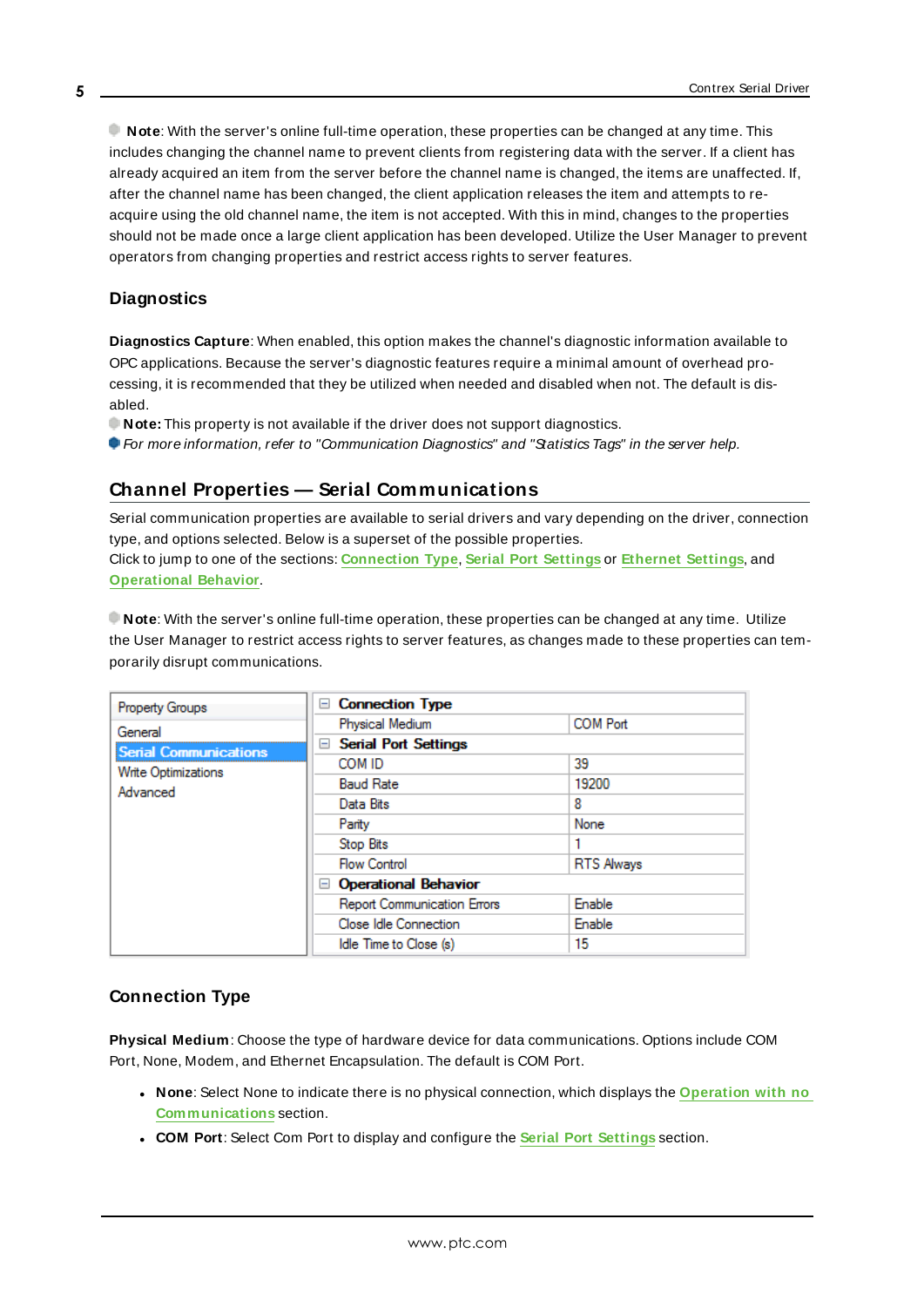- **Modem**: Select Modem if phone lines are used for communications, which are configured in the **Modem [Settings](#page-6-3)** section.
- **Ethernet Encap.**: Select if Ethernet Encapsulation is used for communications, which displays the **[Ethernet](#page-6-1) Settings** section.
- Shared: Verify the connection is correctly identified as sharing the current configuration with another channel. This is a read-only property.

#### <span id="page-5-0"></span>**Serial Port Settings**

**COM ID**: Specify the Communications ID to be used when communicating with devices assigned to the channel. The valid range is 1 to 9991 to 16. The default is 1.

**Baud Rate**: Specify the baud rate to be used to configure the selected communications port.

**Data Bits**: Specify the number of data bits per data word. Options include 5, 6, 7, or 8.

**Parity**: Specify the type of parity for the data. Options include Odd, Even, or None.

**Stop Bits**: Specify the number of stop bits per data word. Options include 1 or 2.

**Flow Control**: Select how the RTSand DTRcontrol lines are utilized. Flow control is required to communicate with some serial devices. Options are:

- **None**: This option does not toggle or assert control lines.
- **DTR:** This option asserts the DTR line when the communications port is opened and remains on.
- **RTS:** This option specifies that the RTS line is high if bytes are available for transmission. After all buffered bytes have been sent, the RTSline is low. This is normally used with RS232/RS485 converter hardware.
- **RTS, DTR:** This option is a combination of DTR and RTS.
- <sup>l</sup> **RTS Always**: This option asserts the RTSline when the communication port is opened and remains on.
- <sup>l</sup> **RTS Manual**: This option asserts the RTSline based on the timing properties entered for RTSLine Control. It is only available when the driver supports manual RTSline control (or when the properties are shared and at least one of the channels belongs to a driver that provides this support). RTS Manual adds an **RTS Line Control** property with options as follows:
	- **Raise**: This property specifies the amount of time that the RTS line is raised prior to data transmission. The valid range is 0 to 9999 milliseconds. The default is 10 milliseconds.
	- **Drop**: This property specifies the amount of time that the RTS line remains high after data transmission. The valid range is 0 to 9999 milliseconds. The default is 10 milliseconds.
	- **Poll Delay**: This property specifies the amount of time that polling for communications is delayed. The valid range is 0 to 9999. The default is 10 milliseconds.

**Tip**: When using two-wire RS-485, "echoes" may occur on the communication lines. Since this communication does not support echo suppression, it is recommended that echoes be disabled or a RS-485 converter be used.

#### <span id="page-5-1"></span>**Operational Behavior**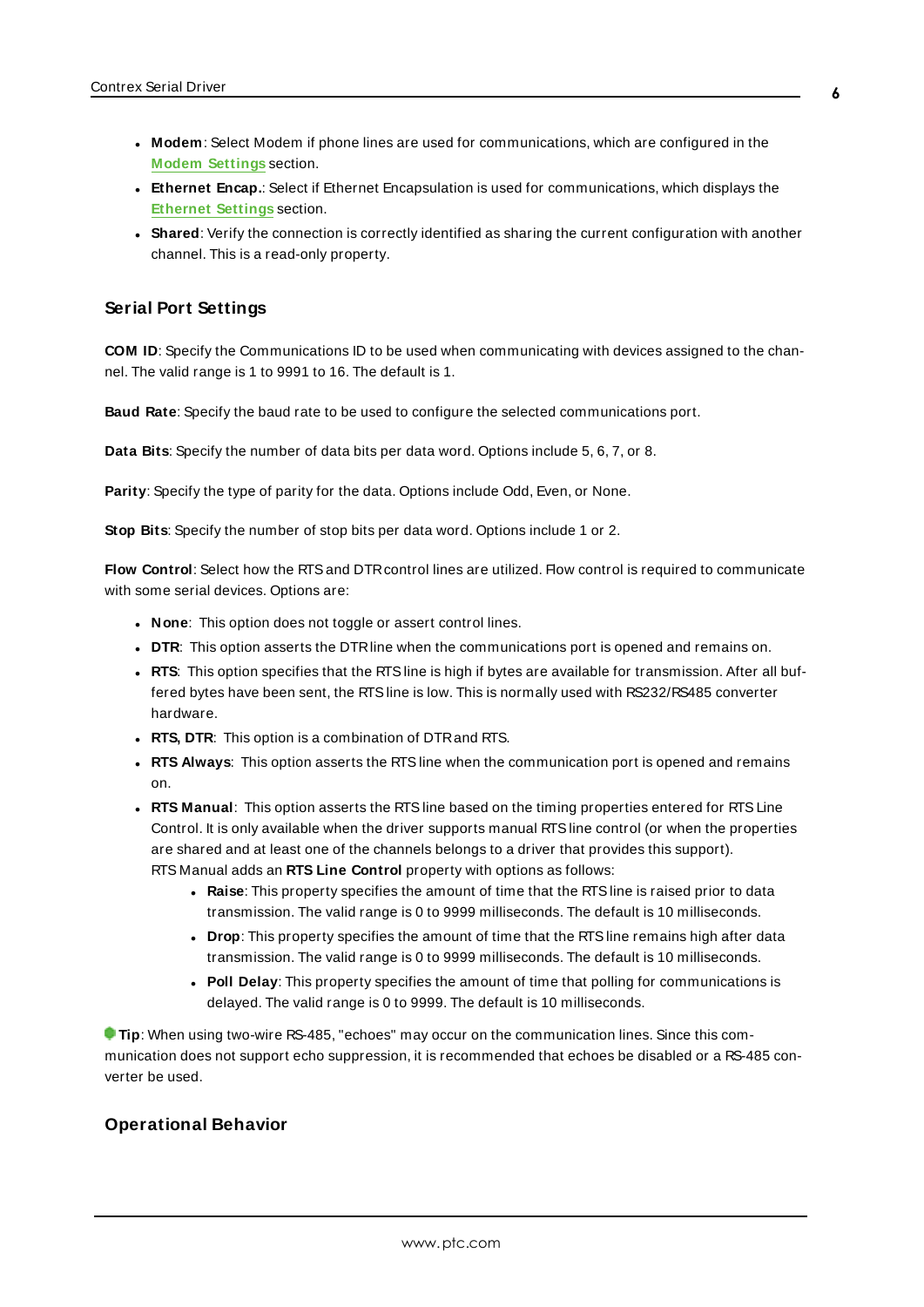- <sup>l</sup> **Report Communication Errors**: Enable or disable reporting of low-level communications errors. When enabled, low-level errors are posted to the Event Log as they occur. When disabled, these same errors are not posted even though normal request failures are. The default is Enable.
- <sup>l</sup> **Close Idle Connection**: Choose to close the connection when there are no longer any tags being referenced by a client on the channel. The default is Enable.
- <sup>l</sup> **Idle Time to Close**: Specify the amount of time that the server waits once all tags have been removed before closing the COM port. The default is 15 seconds.

#### <span id="page-6-1"></span>**Ethernet Settings**

**Note**: Not all serial drivers support Ethernet Encapsulation. If this group does not appear, the functionality is not supported.

Ethernet Encapsulation provides communication with serial devices connected to terminal servers on the Ethernet network. A terminal server is essentially a virtual serial port that converts TCP/IP messages on the Ethernet network to serial data. Once the message has been converted, users can connect standard devices that support serial communications to the terminal server. The terminal server's serial port must be properly configured to match the requirements of the serial device to which it is attached. For more information, refer to "Using Ethernet Encapsulation" in the server help.

**· Network Adapter**: Indicate a network adapter to bind for Ethernet devices in this channel. Choose a network adapter to bind to or allow the OSto select the default.  $\bullet$  Specific drivers may display additional Ethernet Encapsulation properties. For more information, refer

to **Channel Properties — Ethernet Encapsulation**.

#### <span id="page-6-3"></span>**Modem Settings**

- **Modem**: Specify the installed modem to be used for communications.
- **Connect Timeout**: Specify the amount of time to wait for connections to be established before failing a read or write. The default is 60 seconds.
- <sup>l</sup> **Modem Properties**: Configure the modem hardware. When clicked, it opens vendor-specific modem properties.
- **Auto-Dial**: Enables the automatic dialing of entries in the Phonebook. The default is Disable. For more information, refer to "Modem Auto-Dial" in the server help.
- <sup>l</sup> **Report Communication Errors**: Enable or disable reporting of low-level communications errors. When enabled, low-level errors are posted to the Event Log as they occur. When disabled, these same errors are not posted even though normal request failures are. The default is Enable.
- **Close Idle Connection**: Choose to close the modem connection when there are no longer any tags being referenced by a client on the channel. The default is Enable.
- **.** Idle Time to Close: Specify the amount of time that the server waits once all tags have been removed before closing the modem connection. The default is 15 seconds.

#### <span id="page-6-2"></span>**Operation with no Communications**

**Read Processing**: Select the action to be taken when an explicit device read is requested. Options include Ignore and Fail. Ignore does nothing; Fail provides the client with an update that indicates failure. The default setting is Ignore.

#### <span id="page-6-0"></span>**Channel Properties — Write Optimizations**

As with any server, writing data to the device may be the application's most important aspect. The server intends to ensure that the data written from the client application gets to the device on time. Given this goal,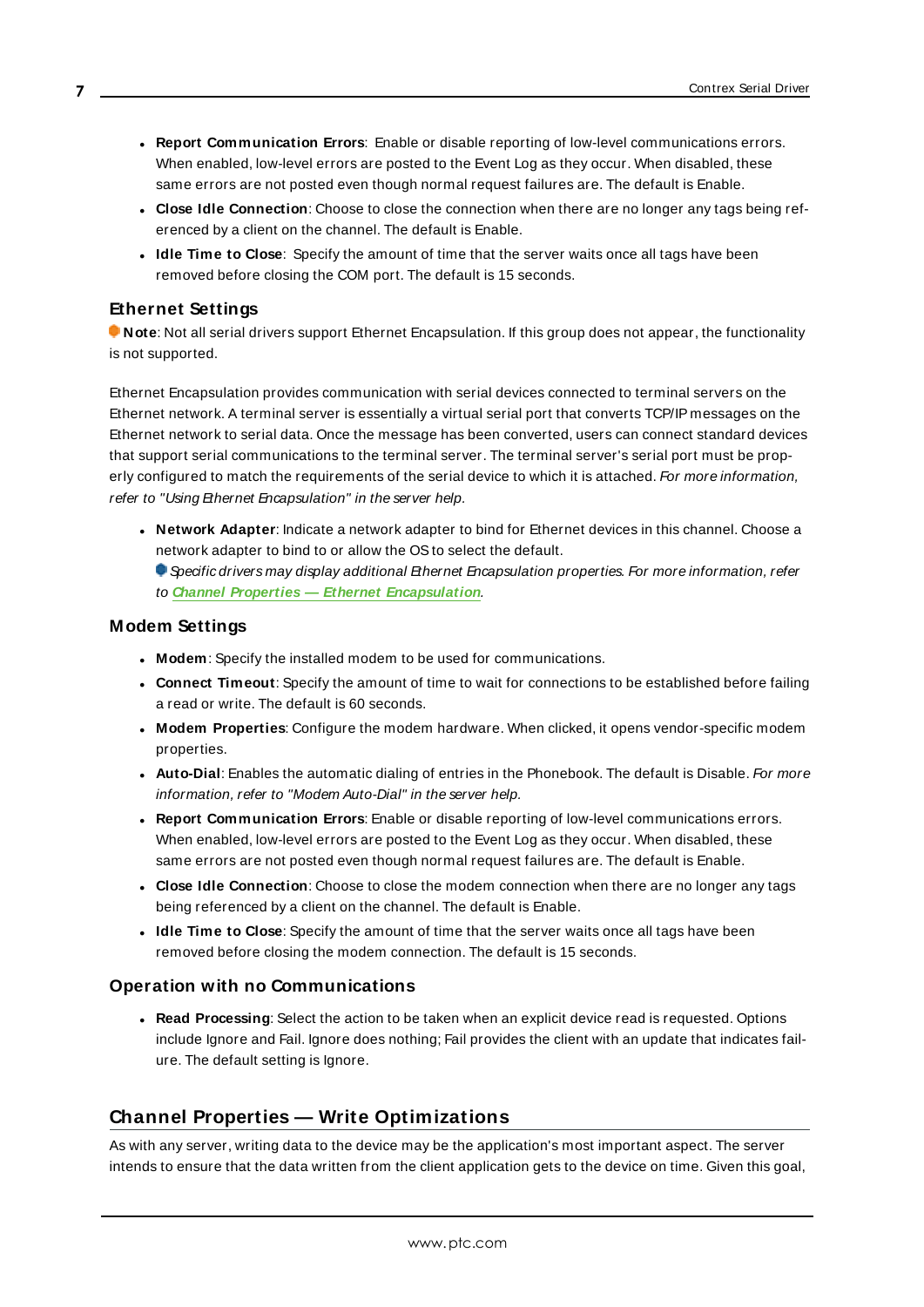the server provides optimization properties that can be used to meet specific needs or improve application responsiveness.

| <b>Property Groups</b>     | $\Box$ Write Optimizations |                                      |
|----------------------------|----------------------------|--------------------------------------|
| General                    | <b>Optimization Method</b> | Write Only Latest Value for All Tags |
|                            | Duty Cycle                 |                                      |
| <b>Write Optimizations</b> |                            |                                      |

#### **Write Optimizations**

**Optimization Method**: Controls how write data is passed to the underlying communications driver. The options are:

- <sup>l</sup> **Write All Values for All Tags**: This option forces the server to attempt to write every value to the controller. In this mode, the server continues to gather write requests and add them to the server's internal write queue. The server processes the write queue and attempts to empty it by writing data to the device as quickly as possible. This mode ensures that everything written from the client applications is sent to the target device. This mode should be selected if the write operation order or the write item's content must uniquely be seen at the target device.
- <sup>l</sup> **Write Only Latest Value for Non-Boolean Tags**: Many consecutive writes to the same value can accumulate in the write queue due to the time required to actually send the data to the device. If the server updates a write value that has already been placed in the write queue, far fewer writes are needed to reach the same final output value. In this way, no extra writes accumulate in the server's queue. When the user stops moving the slide switch, the value in the device is at the correct value at virtually the same time. As the mode states, any value that is not a Boolean value is updated in the server's internal write queue and sent to the device at the next possible opportunity. This can greatly improve the application performance.

**Note**: This option does not attempt to optimize writes to Boolean values. It allows users to optimize the operation of HMI data without causing problems with Boolean operations, such as a momentary push button.

<sup>l</sup> **Write Only Latest Value for All Tags**: This option takes the theory behind the second optimization mode and applies it to all tags. It is especially useful if the application only needs to send the latest value to the device. This mode optimizes all writes by updating the tags currently in the write queue before they are sent. This is the default mode.

**Duty Cycle**: is used to control the ratio of write to read operations. The ratio is always based on one read for every one to ten writes. The duty cycle is set to ten by default, meaning that ten writes occur for each read operation. Although the application is performing a large number of continuous writes, it must be ensured that read data is still given time to process. A setting of one results in one read operation for every write operation. If there are no write operations to perform, reads are processed continuously. This allows optimization for applications with continuous writes versus a more balanced back and forth data flow. **Note**: It is recommended that the application be characterized for compatibility with the write optimization enhancements before being used in a production environment.

#### <span id="page-7-0"></span>**Channel Properties — Advanced**

This group is used to specify advanced channel properties. Not all drivers support all properties; so the Advanced group does not appear for those devices.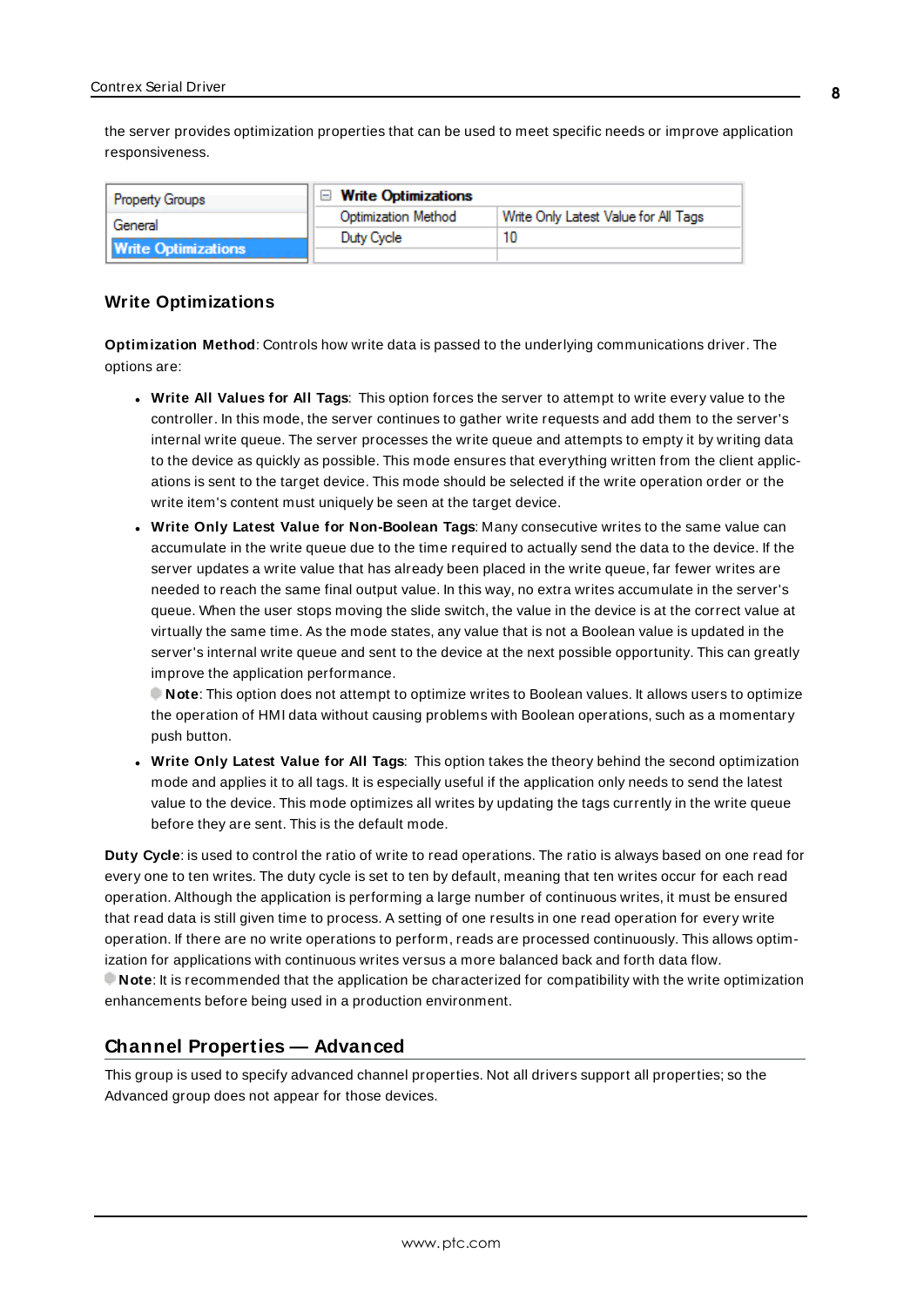| <b>Property Groups</b> | $\Box$ Non-Normalized Float Handling |                   |
|------------------------|--------------------------------------|-------------------|
| General                | <b>Floating-Point Values</b>         | Replace with Zero |
| Write Optimizations    | <b>Inter-Device Delay</b>            |                   |
| <b>Advanced</b>        | Inter-Device Delay (ms)              |                   |
|                        |                                      |                   |

**Non-Normalized Float Handling**: A non-normalized value is defined as Infinity, Not-a-Number (NaN), or as a Denormalized Number. The default is Replace with Zero. Drivers that have native float handling may default to Unmodified. Non-normalized float handling allows users to specify how a driver handles non-normalized IEEE-754 floating point data. Descriptions of the options are as follows:

- <sup>l</sup> **Replace with Zero**: This option allows a driver to replace non-normalized IEEE-754 floating point values with zero before being transferred to clients.
- <sup>l</sup> **Unmodified**: This option allows a driver to transfer IEEE-754 denormalized, normalized, non-number, and infinity values to clients without any conversion or changes.

**Note:** This property is not available if the driver does not support floating point values or if it only supports the option that is displayed. According to the channel's float normalization setting, only real-time driver tags (such as values and arrays) are subject to float normalization. For example, EFM data is not affected by this setting.

**For more information on the floating point values, refer to "How To ... Work with Non-Normalized Floating** Point Values" in the server help.

**Inter-Device Delay**: Specify the amount of time the communications channel waits to send new requests to the next device after data is received from the current device on the same channel. Zero (0) disables the delay.

<span id="page-8-0"></span>**Note:** This property is not available for all drivers, models, and dependent settings.

#### **Device Properties — General**

A device represents a single target on a communications channel. If the driver supports multiple controllers, users must enter a device ID for each controller.

| <b>Property Groups</b> | <b>Identification</b><br>$=$ |         |
|------------------------|------------------------------|---------|
| General                | Name                         |         |
| Scan Mode              | Description                  |         |
|                        | Channel Assignment           |         |
|                        | Driver                       |         |
|                        | Model                        |         |
|                        | <b>ID</b> Format             | Decimal |
|                        | ID                           |         |

#### <span id="page-8-1"></span>**Identification**

**Name**: This property specifies the name of the device. It is a logical user-defined name that can be up to 256 characters long, and may be used on multiple channels.

**Note**: Although descriptive names are generally a good idea, some OPC client applications may have a limited display window when browsing the OPC server's tag space. The device name and channel name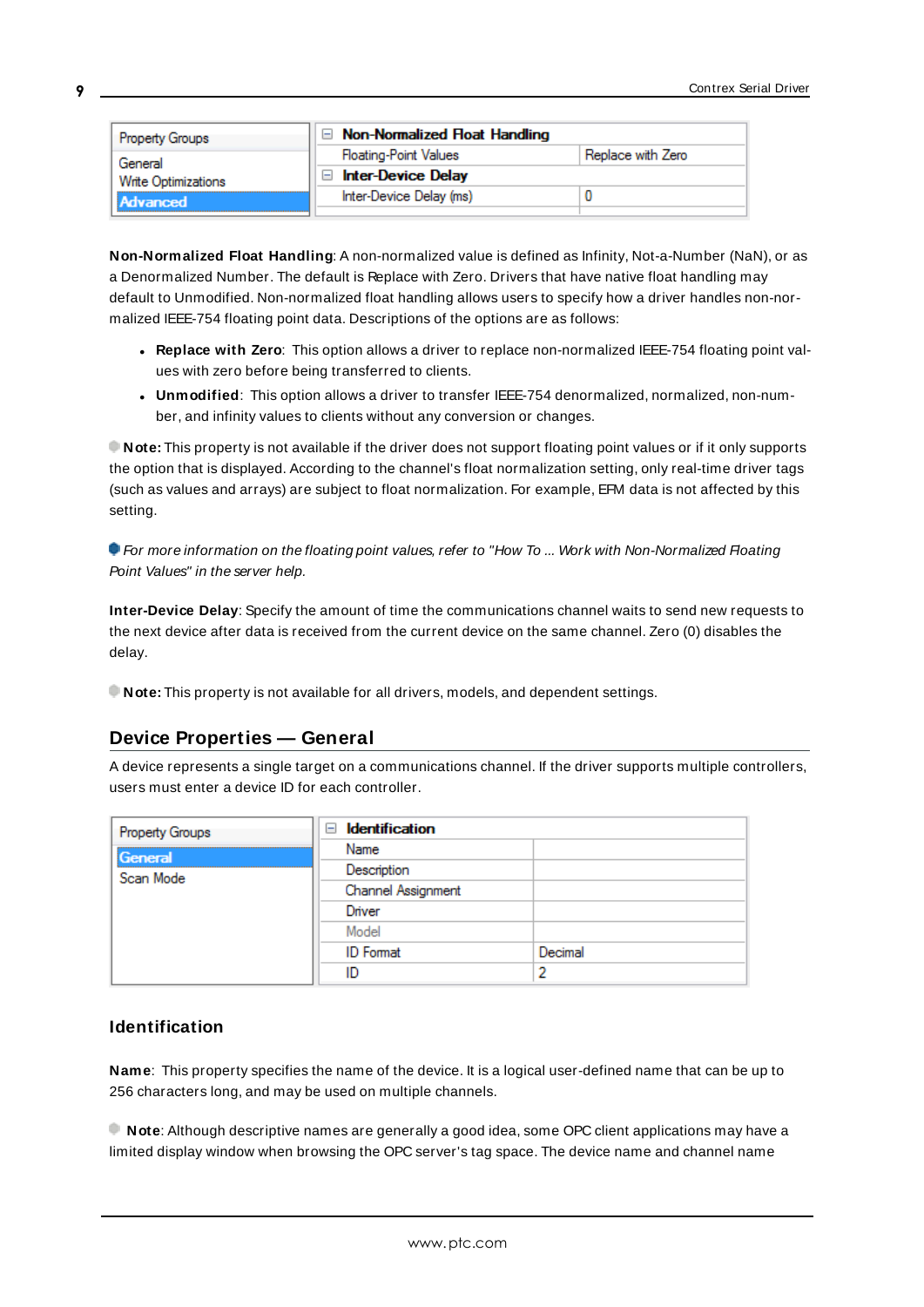become part of the browse tree information as well. Within an OPC client, the combination of channel name and device name would appear as "ChannelName.DeviceName".

For more information, refer to "How To... Properly Name a Channel, Device, Tag, and Tag Group" in server help.

**Description**: User-defined information about this device.

<span id="page-9-1"></span> $\bullet$  Many of these properties, including Description, have an associated system tag.

<span id="page-9-3"></span>**Channel Assignment**: User-defined name of the channel to which this device currently belongs.

<span id="page-9-5"></span>**Driver**: Selected protocol driver for this device.

**Model**: This property specifies the specific type of device that is associated with this ID. The contents of the drop-down menu depends on the type of communications driver being used. Models that are not supported by a driver are disabled. If the communications driver supports multiple device models, the model selection can only be changed when there are no client applications connected to the device.

**Note:** If the communication driver supports multiple models, users should try to match the model selection to the physical device. If the device is not represented in the drop-down menu, select a model that conforms closest to the target device. Some drivers support a model selection called "Open," which allows users to communicate without knowing the specific details of the target device. For more information, refer to the driver help documentation.

<span id="page-9-4"></span>**ID**: This property specifies the device's driver-specific station or node. The type of ID entered depends on the communications driver being used. For many communication drivers, the ID is a numeric value. Drivers that support a Numeric ID provide users with the option to enter a numeric value whose format can be changed to suit the needs of the application or the characteristics of the selected communications driver. The format is set by the driver by default. Options include Decimal, Octal, and Hexadecimal. **Note**: If the driver is Ethernet-based or supports an unconventional station or node name, the device's

TCP/IPaddress may be used as the device ID. TCP/IPaddresses consist of four values that are separated by periods, with each value in the range of 0 to 255. Some device IDs are string based. There may be additional properties to configure within the ID field, depending on the driver. For more information, refer to the driver's help documentation.

#### <span id="page-9-0"></span>**Operating Mode**

| <b>Property Groups</b> | Identification        |        |
|------------------------|-----------------------|--------|
| <b>General</b>         | $\Box$ Operating Mode |        |
| Scan Mode              | Data Collection       | Enable |
|                        | Simulated             | No     |

<span id="page-9-2"></span>**Data Collection**: This property controls the device's active state. Although device communications are enabled by default, this property can be used to disable a physical device. Communications are not attempted when a device is disabled. From a client standpoint, the data is marked as invalid and write operations are not accepted. This property can be changed at any time through this property or the device system tags.

**Simulated**: This option places the device into Simulation Mode. In this mode, the driver does not attempt to communicate with the physical device, but the server continues to return valid OPC data. Simulated stops physical communications with the device, but allows OPC data to be returned to the OPC client as valid data. While in Simulation Mode, the server treats all device data as reflective: whatever is written to the simulated device is read back and each OPC item is treated individually. The item's memory map is based on the group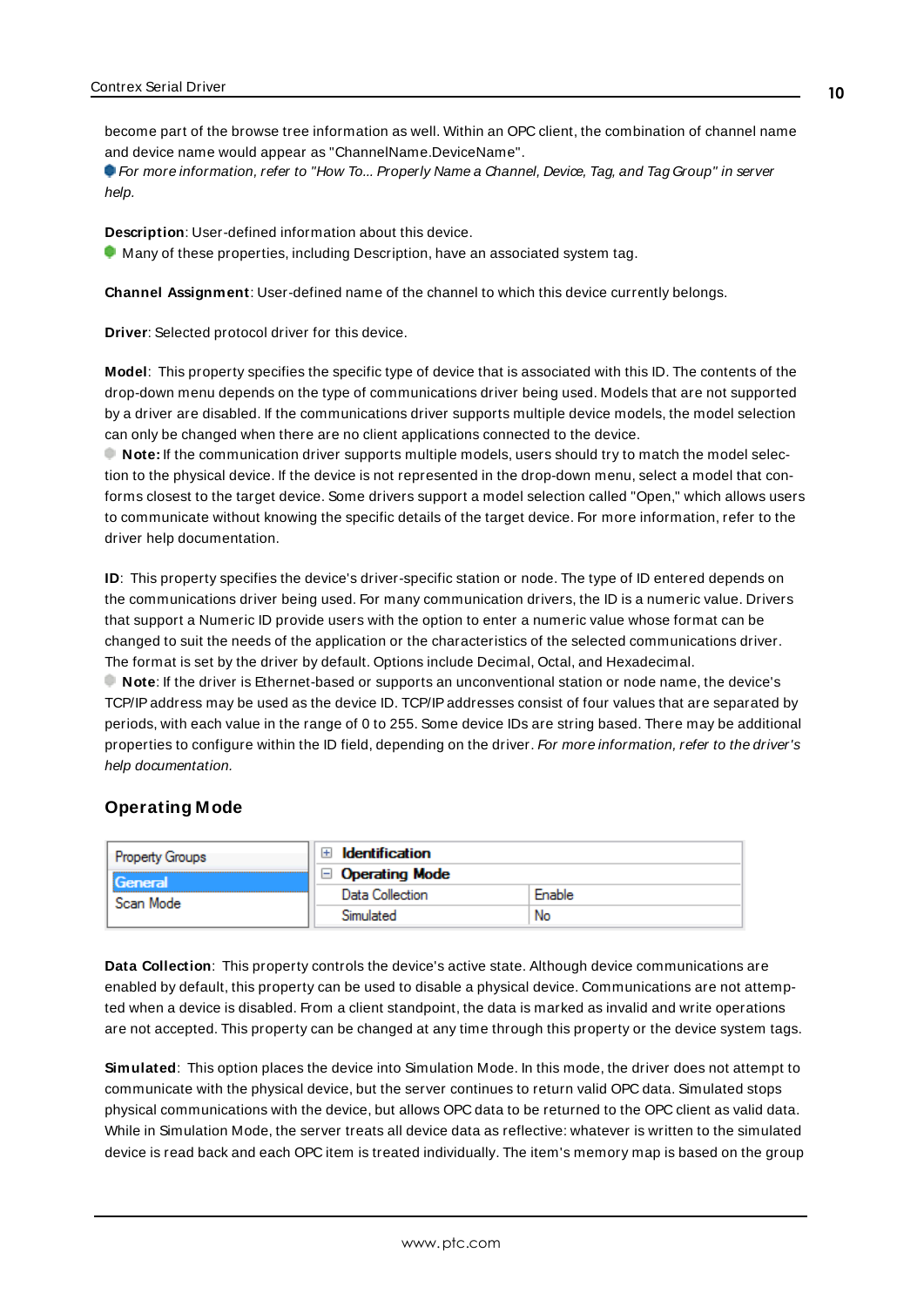<span id="page-10-6"></span>Update Rate. The data is not saved if the server removes the item (such as when the server is reinitialized). The default is No.

**Notes:**

- 1. This System tag (\_Simulated) is read only and cannot be written to for runtime protection. The System tag allows this property to be monitored from the client.
- 2. In Simulation mode, the item's memory map is based on client update rate(s) (Group Update Rate for OPC clients or Scan Rate for native and DDEinterfaces). This means that two clients that reference the same item with different update rates return different data.

 Simulation Mode is for test and simulation purposes only. It should never be used in a production environment.

#### <span id="page-10-0"></span>**Device Properties — Scan Mode**

The Scan Mode specifies the subscribed-client requested scan rate for tags that require device communications. Synchronous and asynchronous device reads and writes are processed as soon as possible; unaffected by the Scan Mode properties.

| <b>Property Groups</b> | Scan Mode                  |                                    |
|------------------------|----------------------------|------------------------------------|
| General                | Scan Mode                  | Respect Client-Specified Scan Rate |
| Scan Mode              | Initial Updates from Cache | Disable                            |
|                        |                            |                                    |

<span id="page-10-5"></span>**Scan Mode**: Specifies how tags in the device are scanned for updates sent to subscribing clients. Descriptions of the options are:

- <sup>l</sup> **Respect Client-Specified Scan Rate**: This mode uses the scan rate requested by the client.
- <sup>l</sup> **Request Data No Faster than Scan Rate**: This mode specifies the value set as the maximum scan rate. The valid range is 10 to 99999990 milliseconds. The default is 1000 milliseconds. **Note**: When the server has an active client and items for the device and the scan rate value is increased, the changes take effect immediately. When the scan rate value is decreased, the changes do not take effect until all client applications have been disconnected.
- <sup>l</sup> **Request All Data at Scan Rate**: This mode forces tags to be scanned at the specified rate for subscribed clients. The valid range is 10 to 99999990 milliseconds. The default is 1000 milliseconds.
- <span id="page-10-2"></span><sup>l</sup> **Do Not Scan, Demand Poll Only**: This mode does not periodically poll tags that belong to the device nor perform a read to get an item's initial value once it becomes active. It is the client's responsibility to poll for updates, either by writing to the \_DemandPoll tag or by issuing explicit device reads for individual items. For more information, refer to "Device Demand Poll" in server help.
- <span id="page-10-4"></span><sup>l</sup> **Respect Tag-Specified Scan Rate**: This mode forces static tags to be scanned at the rate specified in their static configuration tag properties. Dynamic tags are scanned at the client-specified scan rate.

<span id="page-10-3"></span>**Initial Updates from Cache**: When enabled, this option allows the server to provide the first updates for newly activated tag references from stored (cached) data. Cache updates can only be provided when the new item reference shares the same address, scan rate, data type, client access, and scaling properties. A device read is used for the initial update for the first client reference only. The default is disabled; any time a client activates a tag reference the server attempts to read the initial value from the device.

#### <span id="page-10-1"></span>**Device Properties — Timing**

The device Timing properties allow the driver's response to error conditions to be tailored to fit the application's needs. In many cases, the environment requires changes to these properties for optimum

**11**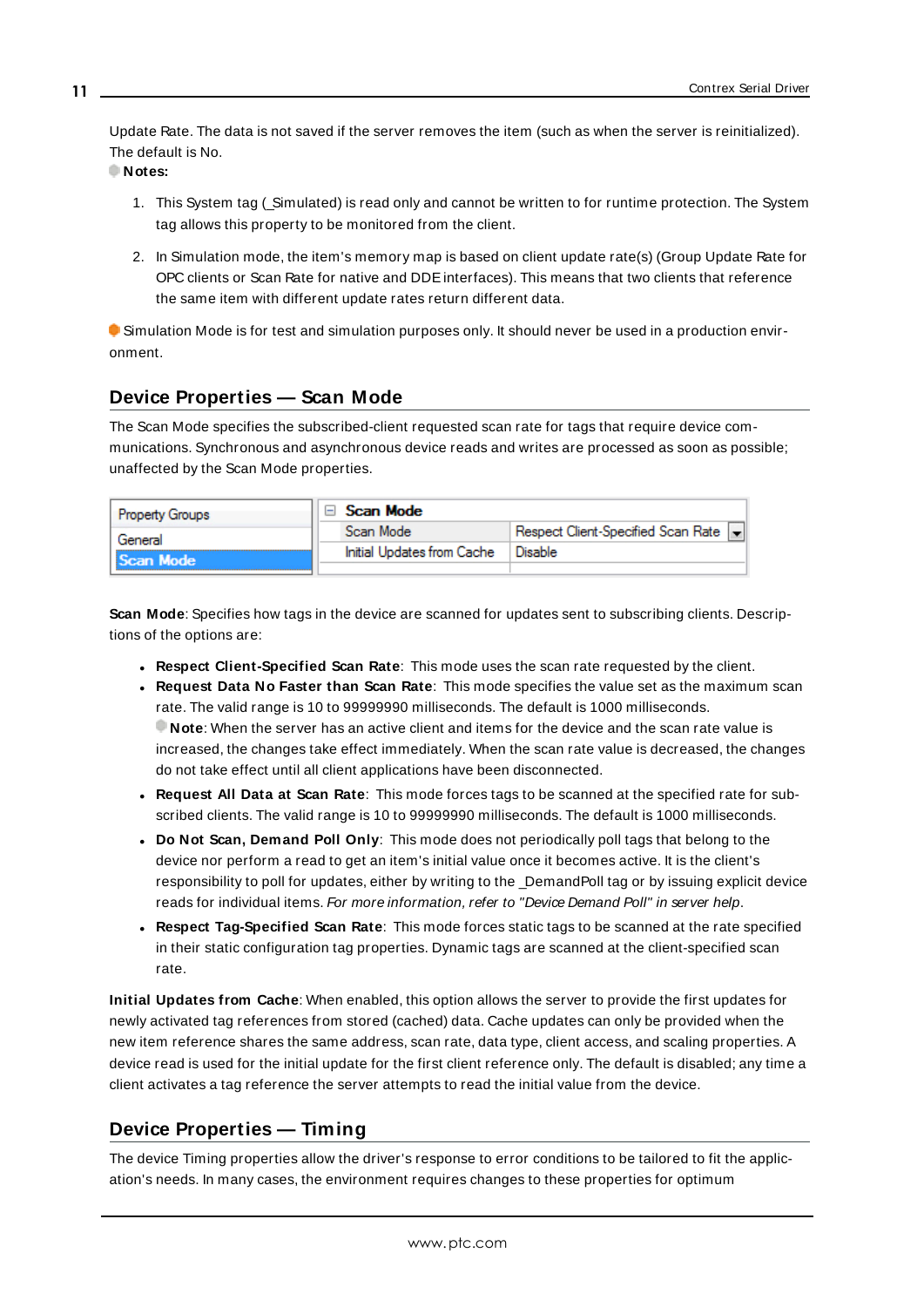<span id="page-11-2"></span>performance. Factors such as electrically generated noise, modem delays, and poor physical connections can influence how many errors or timeouts a communications driver encounters. Timing properties are specific to each configured device.

| <b>Property Groups</b> | □ Communication Timeouts |      |
|------------------------|--------------------------|------|
| General                | Connect Timeout (s)      |      |
| Scan Mode              | Request Timeout (ms)     | 1000 |
| Timing                 | Attempts Before Timeout  |      |
| Redundancy             | Timing<br>-              |      |
|                        | Inter-Request Delay (ms) |      |

#### <span id="page-11-3"></span>**Communications Timeouts**

**Connect Timeout**: This property (which is used primarily by Ethernet based drivers) controls the amount of time required to establish a socket connection to a remote device. The device's connection time often takes longer than normal communications requests to that same device. The valid range is 1 to 30 seconds. The default is typically 3 seconds, but can vary depending on the driver's specific nature. If this setting is not supported by the driver, it is disabled.

**Note**: Due to the nature of UDPconnections, the connection timeout setting is not applicable when communicating via UDP.

<span id="page-11-5"></span>**Request Timeout**: This property specifies an interval used by all drivers to determine how long the driver waits for a response from the target device to complete. The valid range is 50 to 9,999,999 milliseconds (167.6667 minutes). The default is usually 1000 milliseconds, but can vary depending on the driver. The default timeout for most serial drivers is based on a baud rate of 9600 baud or better. When using a driver at lower baud rates, increase the timeout to compensate for the increased time required to acquire data.

<span id="page-11-1"></span>**Attempts Before Timeout**: This property specifies how many times the driver issues a communications request before considering the request to have failed and the device to be in error. The valid range is 1 to 10. The default is typically 3, but can vary depending on the driver's specific nature. The number of attempts configured for an application depends largely on the communications environment. This property applies to both connection attempts and request attempts.

#### <span id="page-11-4"></span>**Timing**

**Inter-Request Delay**: This property specifies how long the driver waits before sending the next request to the target device. It overrides the normal polling frequency of tags associated with the device, as well as one-time reads and writes. This delay can be useful when dealing with devices with slow turnaround times and in cases where network load is a concern. Configuring a delay for a device affects communications with all other devices on the channel. It is recommended that users separate any device that requires an interrequest delay to a separate channel if possible. Other communications properties (such as communication serialization) can extend this delay. The valid range is 0 to 300,000 milliseconds; however, some drivers may limit the maximum value due to a function of their particular design. The default is 0, which indicates no delay between requests with the target device.

<span id="page-11-0"></span>**Note**: Not all drivers support Inter-Request Delay. This setting does not appear if it is not available.

### **Device Properties — Auto-Demotion**

The Auto-Demotion properties can temporarily place a device off-scan in the event that a device is not responding. By placing a non-responsive device offline for a specific time period, the driver can continue to optimize its communications with other devices on the same channel. After the time period has been reached, the driver re-attempts to communicate with the non-responsive device. If the device is responsive, the device is placed on-scan; otherwise, it restarts its off-scan time period.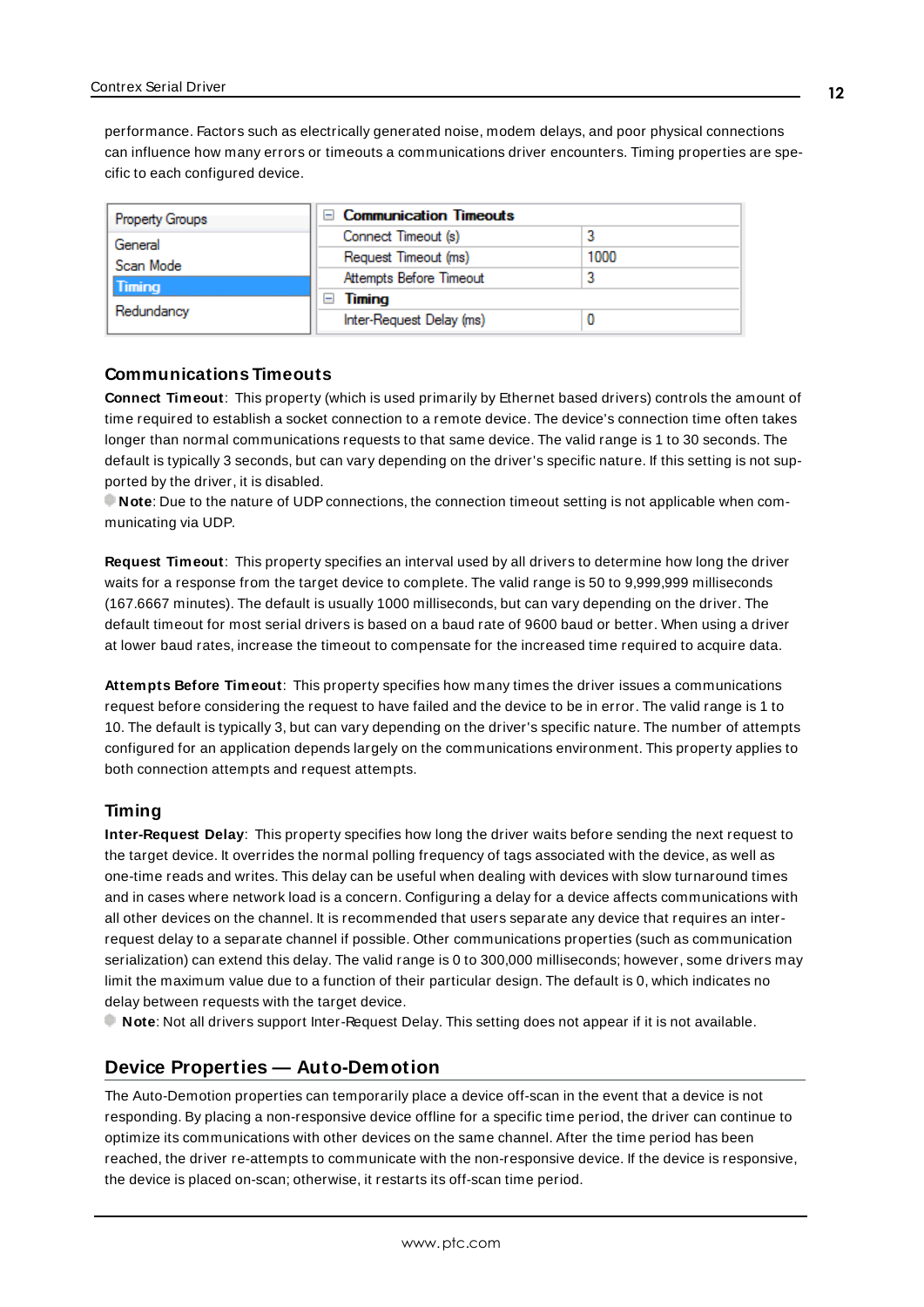| <b>Property Groups</b> | $\Box$ Auto-Demotion          |               |
|------------------------|-------------------------------|---------------|
| General                | Demote on Failure             | <b>Enable</b> |
| Scan Mode              | Timeouts to Demote            |               |
| Timina                 | Demotion Period (ms)          | 10000         |
| Auto-Demotion          | Discard Requests when Demoted | Disable       |
|                        |                               |               |

<span id="page-12-2"></span>**Demote on Failure**: When enabled, the device is automatically taken off-scan until it is responding again. **Tip**: Determine when a device is off-scan by monitoring its demoted state using the \_AutoDemoted system tag.

<span id="page-12-5"></span>**Timeouts to Demote**: Specify how many successive cycles of request timeouts and retries occur before the device is placed off-scan. The valid range is 1 to 30 successive failures. The default is 3.

<span id="page-12-3"></span>**Demotion Period**: Indicate how long the device should be placed off-scan when the timeouts value is reached. During this period, no read requests are sent to the device and all data associated with the read requests are set to bad quality. When this period expires, the driver places the device on-scan and allows for another attempt at communications. The valid range is 100 to 3600000 milliseconds. The default is 10000 milliseconds.

<span id="page-12-4"></span>**Discard Requests when Demoted**: Select whether or not write requests should be attempted during the off-scan period. Disable to always send write requests regardless of the demotion period. Enable to discard writes; the server automatically fails any write request received from a client and does not post a message to the Event Log.

## <span id="page-12-0"></span>**Device Properties — Device Settings**

| Property Groups        | <b>Device Settings</b><br>- |        |  |
|------------------------|-----------------------------|--------|--|
| Scan Mode              | Enable CRC                  | Enable |  |
| Timing                 | Post Error on Timeout       | Enable |  |
| Auto-Demotion          | Default Float Precision     | 0      |  |
| <b>Device Settings</b> |                             |        |  |
| Redundancy             |                             |        |  |

<span id="page-12-1"></span>**Enable CRC**: When CRC is enabled, the Contrex Serial Driver appends a 16-bit CRC value at the end of each data transmission. The driver calculates and compares the 16-bit CRC value received from the controller for any errors. Users should determine if CRC is enabled on the controller and set this parameter accordingly. The default is Enable.

**Post Error on Timeout**: Specify whether the driver should post 'Device Not Responding' messages to the event log when timing out on read requests. When enabled (default), a message is only posted when transitioning from a non-error state to an error state. Note that the "error bit" (\_Error system tag always reflects the current error state regardless of this setting.

**Default Float Precision**: Specify the default floating point precision to use when writing Float data to the Control Parameters. For example, when writing 50.02 from the client, the Float value received by the server could be 50.019999. Setting this parameter to 3 would send the value 50.019 in the write operation. Valid precision values range from 0 (no fractional component) to 9. Default is 0.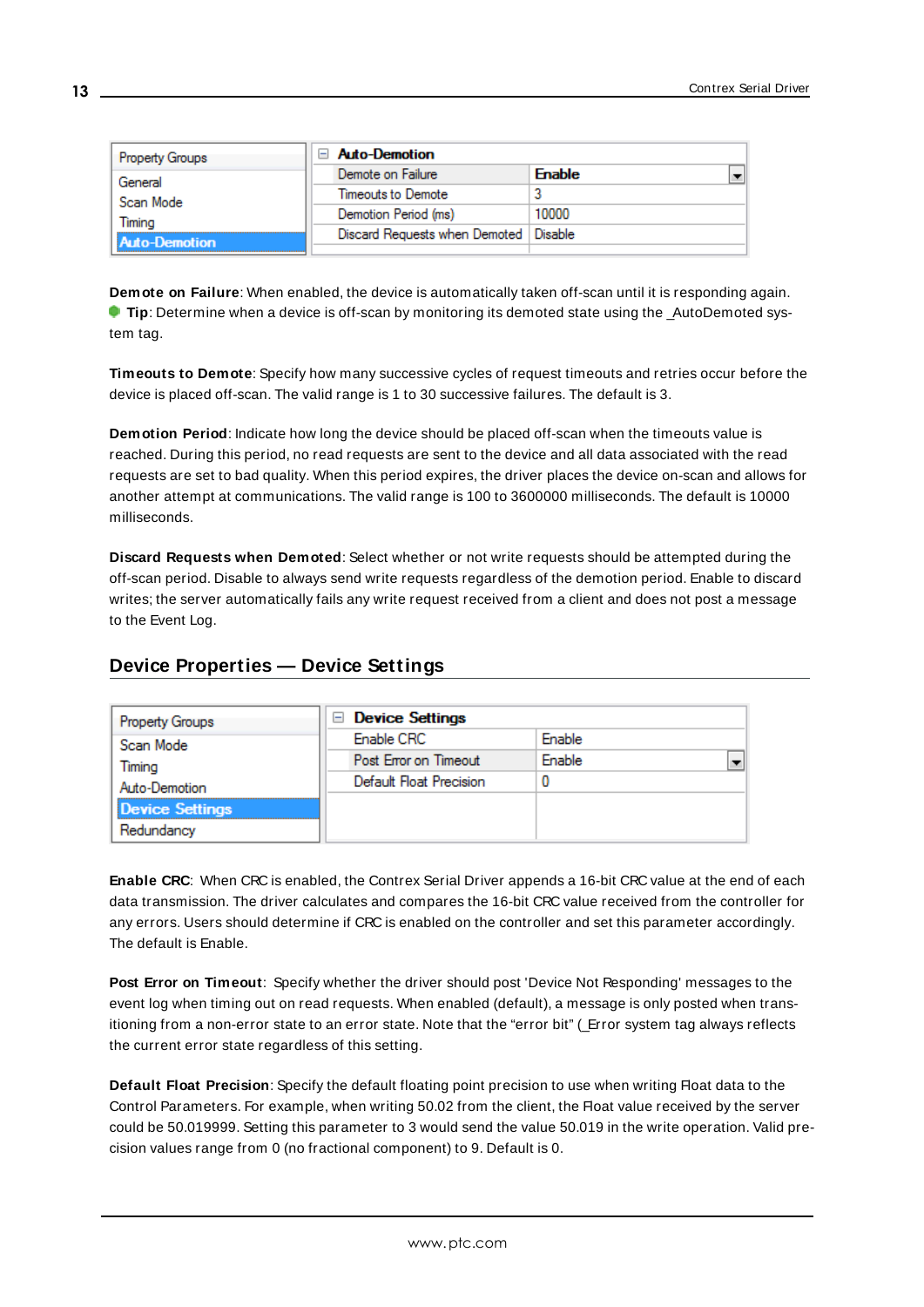This setting can be overridden on a per-tag basis by appending a dot-precision number to the Control Parameter tag address. For more information, refer to **Address [Descriptions](#page-13-2)**.

# <span id="page-13-0"></span>**Device Properties — Redundancy**

| Property Groups | Redundancy<br>-        |                   |
|-----------------|------------------------|-------------------|
| General         | Secondary Path         | $\cdots$          |
| Scan Mode       | <b>Operating Mode</b>  | Switch On Failure |
| Timing          | Monitor Item           |                   |
|                 | Monitor Interval (s)   | 300               |
| Redundancy      | Return to Primary ASAP | Yes               |

Redundancy is available with the Media-Level Redundancy Plug-In.

<span id="page-13-1"></span>Consult the website, a sales representative, or the user manual for more information.

#### **Data Types Description**

<span id="page-13-6"></span><span id="page-13-4"></span><span id="page-13-3"></span>

| Data         | <b>Description</b>                                                                             |
|--------------|------------------------------------------------------------------------------------------------|
| Type         |                                                                                                |
| Boolean      | Single bit                                                                                     |
| <b>DWord</b> | Unsigned 32-bit value                                                                          |
|              |                                                                                                |
|              | bit 0 is the low bit                                                                           |
|              | bit 31 is the high bit                                                                         |
| Long         | Signed 32-bit value                                                                            |
|              |                                                                                                |
|              | bit 0 is the low bit                                                                           |
|              | bit 30 is the high bit                                                                         |
|              | bit 31 is the sign bit                                                                         |
| <b>Float</b> | 32-bit Floating point value.                                                                   |
|              |                                                                                                |
|              | The driver interprets two consecutive registers as a Floating point value by making the second |
|              | register the high word and the first register the low word.                                    |
| String       | Null terminated character array                                                                |

#### <span id="page-13-7"></span><span id="page-13-5"></span><span id="page-13-2"></span>**Address Descriptions**

The Contrex Serial protocol supports the following addresses. The default data types for dynamically defined tags are shown in **bold**.

| Memory                    | Syntax                                 | Data Type                                     | Access <sup>*</sup> |
|---------------------------|----------------------------------------|-----------------------------------------------|---------------------|
| <b>Monitor Parameters</b> | MP01.bb-MP99.bb**<br>MPxx.00-MPxx.31   | Boolean, Long, DWord, Float<br><b>Boolean</b> | Read Only           |
| Control Parameters        | CP101.bb-CP999.bb**<br>CPxx.00-CPxx.31 | Boolean, Long, DWord,<br>Float***             | Read/Write          |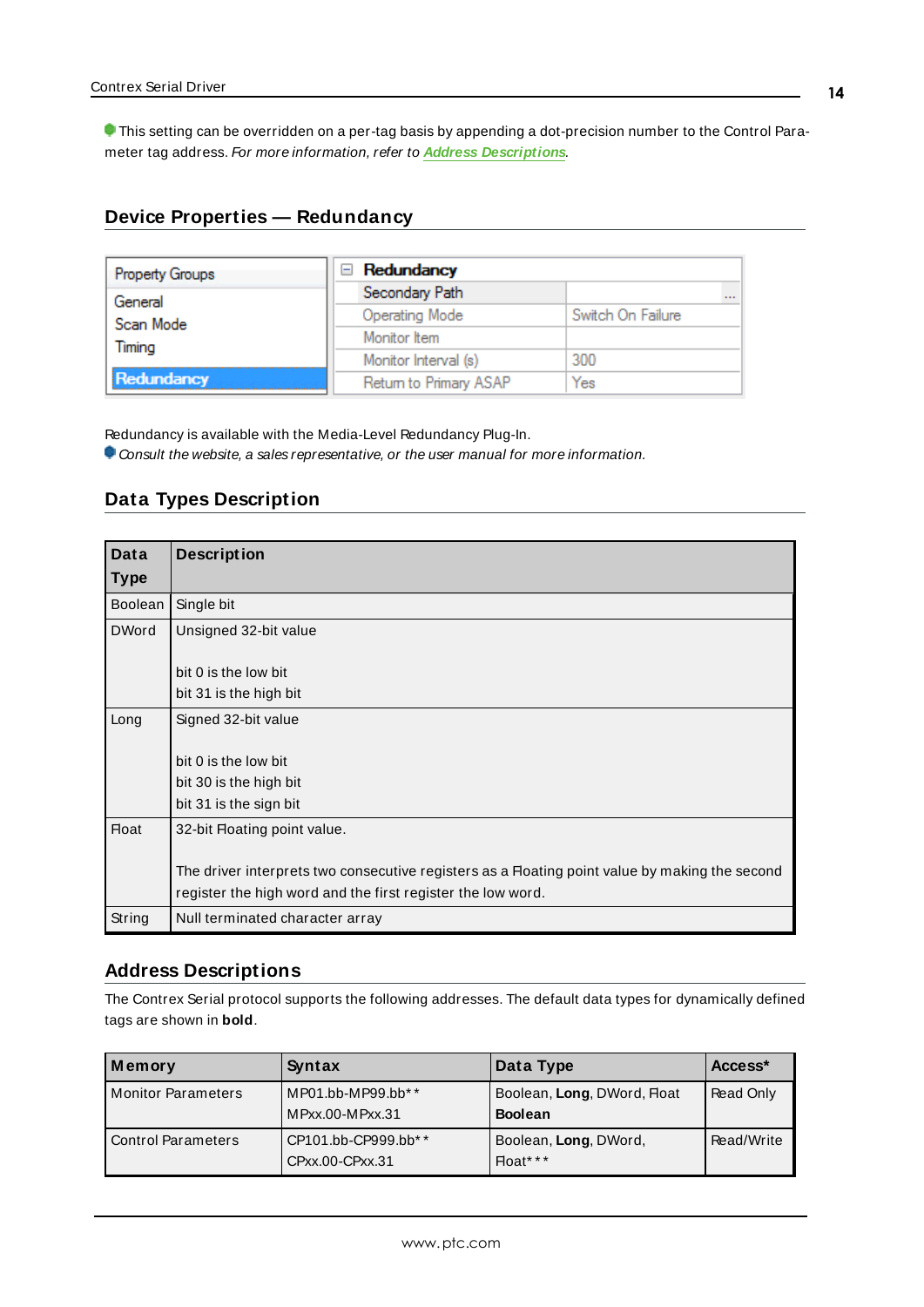| Memory                             | <b>Syntax</b>                                                                          | Data Type                     | Access*    |
|------------------------------------|----------------------------------------------------------------------------------------|-------------------------------|------------|
|                                    |                                                                                        | <b>Boolean</b>                |            |
| <b>Custom Engineering</b><br>Units | EU                                                                                     | String                        | Read/Write |
| <b>Control Commands</b>            | CL. <command mnemonic=""/><br>$(* 2)$                                                  | <b>Boolean</b>                | Write Only |
| <b>Constant Data Table</b>         | CT001. <element>-<br/><math>CT999</math>.<element><math>(*)</math></element></element> | Long, Float<br>String $(* 1)$ | Read Only  |

\* For more information, refer to **[Broadcast](#page-15-0) Messages**.

\* \* On DWord or Long types, an optional .bb (dot bit) can be appended to the address in order to reference a bit in a particular value. The valid ranges for the optional bit is 0-31. Float types do not support bit operations (except in the special cases of CPxxx.xx and CTxxx.<element>). Boolean types require a bit number.

\*\*\* A Float address with an appended bit (0-9 allowed) will represent the Floating precision on any writes to the device. For more information on floating point precision, refer to **[Device](#page-2-2) Setup**.

(\* 1) For more information, refer to **Valid Constant Data Table [Elements](#page-14-0)**.

(\* 2) For more information, refer to the table on valid Command Mnemonics below. A 1 should be written to the address when executing these commands.

| <b>Mnemonic</b> | <b>Description</b>                                     |
|-----------------|--------------------------------------------------------|
| <b>FS</b>       | F-Stop                                                 |
| <b>RS</b>       | R-Stop                                                 |
| <b>HS</b>       | H-Stop                                                 |
| <b>RUN</b>      | Run                                                    |
| l F             | Jog Forward                                            |
| ${\mathcal R}$  | Jog Reverse                                            |
| $\mathfrak{S}$  | Jog Stop                                               |
| $R_{\rm I}$     | Reset Integral                                         |
| PF              | Preset Feedback Position                               |
| PL.             | <b>Preset Lead Position</b>                            |
| <b>RPE</b>      | <b>Reset Position Error</b>                            |
| <b>PFL</b>      | Preset Feedback & Lead Position                        |
| <b>PFLR</b>     | Preset Feedback & Lead Position & Reset Position Error |
| <b>NSR</b>      | Negate Scaled Reference                                |
| <b>BR</b>       | Bypass Ramp                                            |
| <b>SR</b>       | Stop Ramp                                              |
| OL              | Open Loop                                              |
| SI              | Stop Integral                                          |

#### <span id="page-14-0"></span>**Valid Constant Data Table Elements**

| <b>∣Element</b> | <b>Description</b>     | <b>Required Data Type</b> |
|-----------------|------------------------|---------------------------|
| l PT            | <b>Parameter Title</b> | String                    |
| l MIN           | Minimum Value          | <b>Float</b>              |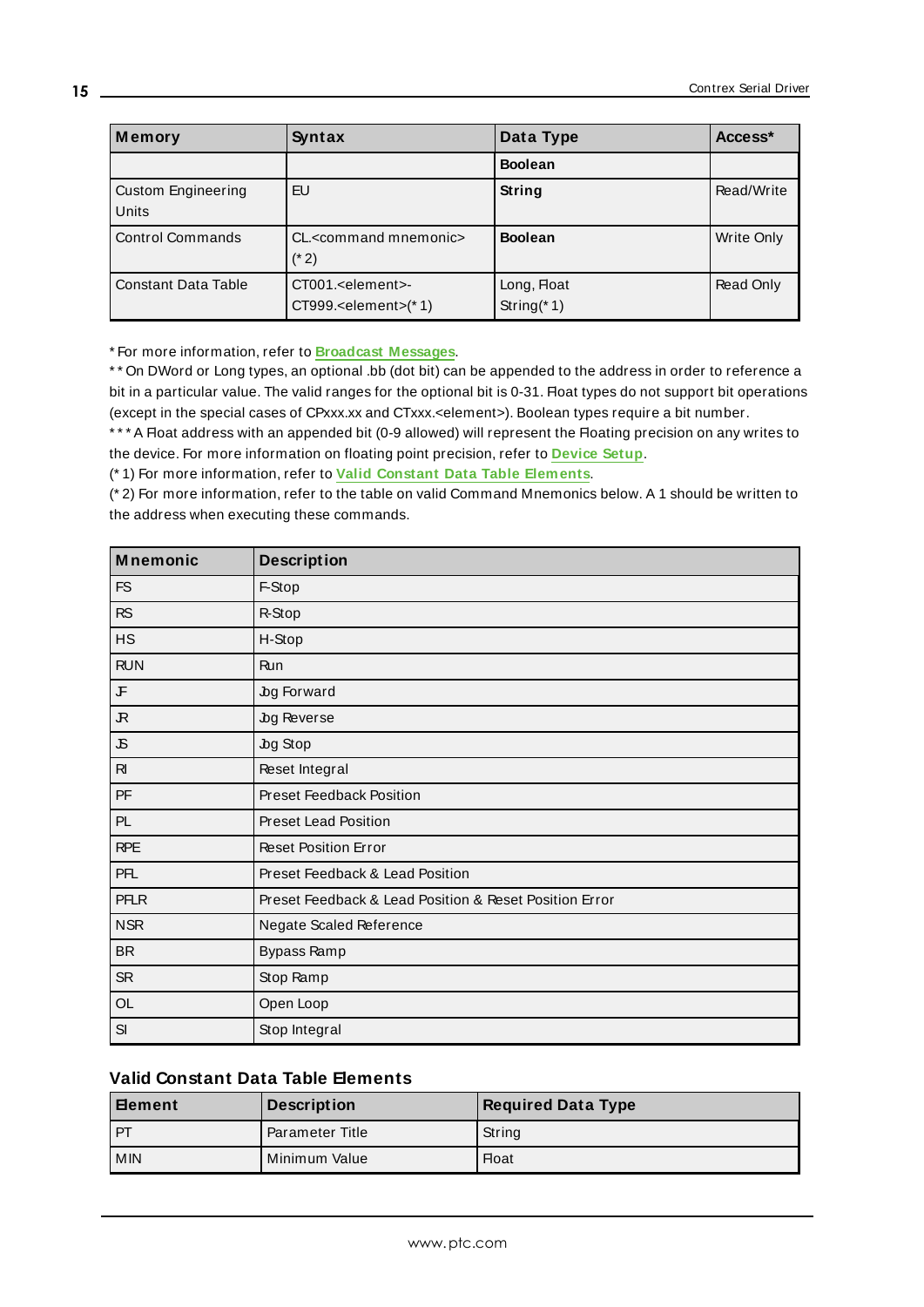| <b>Element</b> | <b>Description</b> | <b>Required Data Type</b> |
|----------------|--------------------|---------------------------|
| <b>MAX</b>     | Maximum Value      | <b>Float</b>              |
| <b>DEF</b>     | Default Value      | <b>Float</b>              |
| $\mathsf{F}$   | Field Length       | Long                      |

#### <span id="page-15-0"></span>**Broadcast Messages**

When a topic is defined for Device ID 0, the CX-1000 driver allows users to send data and command parameters to all CX-1000 controllers on the network simultaneously. When using a broadcast topic, all memory types that normally supported Read/Write operation become Write Only. If intending to write a value of 100 to CP101 on every controller simultaneously, users can define a device topic as Device ID 0. The value of CP101 will not be able to be read back using the broadcast topic.

#### **Examples**

- 1. To send the Jog Forward command to the controller, use the syntax: CL.F and write a 1 to the address.
- 2. To monitor the alarm conditions for the STD Alarms (MP54), reference the data as Boolean data. For more information, refer to the CX-1000 documentation.

MP54.0-Max FB Alarm MP54.1-Max ACC/DEC MP54.2-No Resp Time MP54.3-Max F12 Pos MP54.4-Lo Pwr Alm MP54.5-Max FI1Hz MP54.6-Max FI2 Hz MP54.7-At Max CO\_Sig

3. To view the constant data table element Minimum Value for CP250, use the syntax CT250.MIN.

**Note**: The actual number of addresses for each type depends on the Contrex Serial device in use. For address ranges, refer to the specific device's documentation.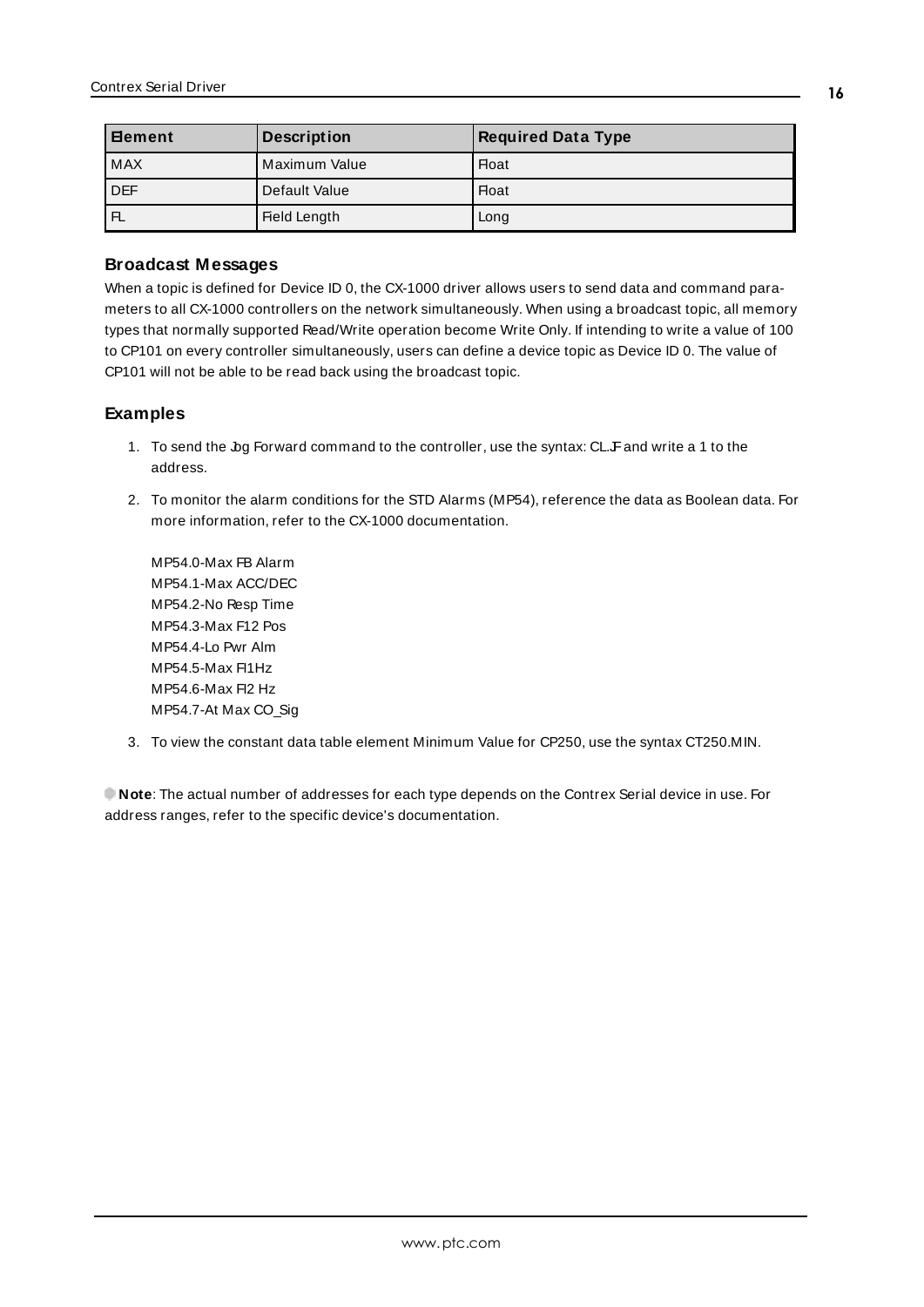#### <span id="page-16-0"></span>**Error Descriptions**

The following error/warning messages may be generated. Click on the link for a description of the message.

#### **Address Validation**

**[M issing](#page-17-3) address Device address [<address>](#page-17-0) contains a syntax error Address [<address>](#page-16-1) is out of range for the specified device or register Device address <address> is not [supported](#page-17-1) by model <model name> Data Type <type> is not valid for device address [<address>](#page-16-2) Device address [<address>](#page-17-2) is Read Only**

#### **Serial Communications**

**[COM n](#page-18-1) does not exist Error [opening](#page-19-0) COM n COM n is in use by another [application](#page-18-2) Unable to set comm [parameters](#page-19-1) on COM n [Communications](#page-18-0) error on <channel name> [<error mask>]**

#### **Device Status Messages**

**Device <device name> is not [responding](#page-19-2)**

#### **Device Specific Messages**

**Unable to write to [<address>](#page-20-1) on device <device name> [Deactivating](#page-20-0) Tag <address> on device <device name>.' Contrex Serial Error (<error code>) <error [description>](#page-20-0)**

#### <span id="page-16-1"></span>**Address <address> is out of range for the specified device or register**

#### **Error Type:**

Warning

#### **Possible Cause:**

A tag address that has been specified dynamically references a location that is beyond the range of supported locations for the device.

#### **Solution:**

Verify that the address is correct; if it is not, re-enter it in the client application.

#### <span id="page-16-2"></span>**Data Type <type> is not valid for device address <address>**

#### **Error Type:**

Warning

#### **Possible Cause:**

A tag address that has been specified dynamically has been assigned an invalid data type.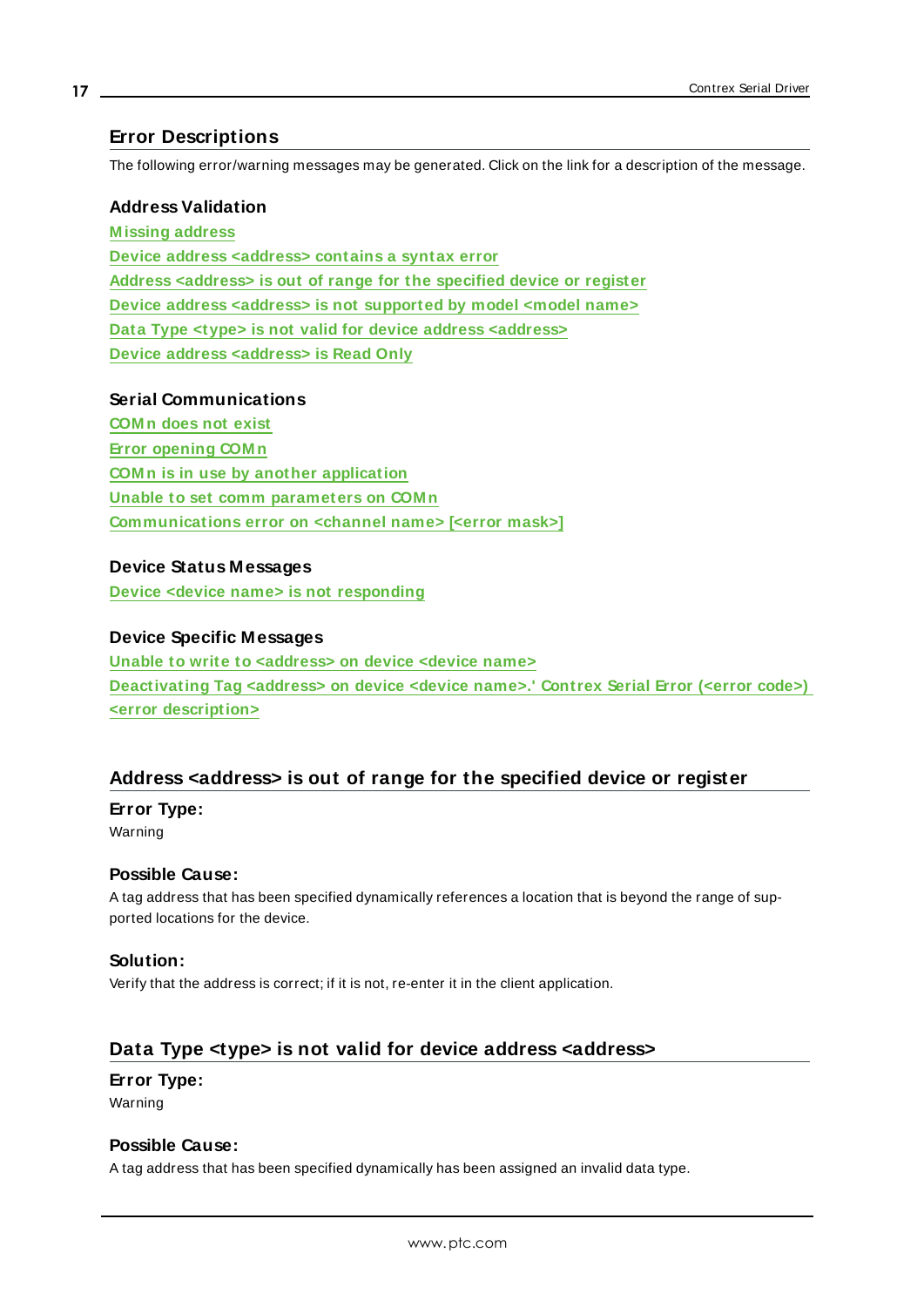#### **Solution:**

Modify the requested data type in the client application.

### <span id="page-17-0"></span>**Device address <address> contains a syntax error**

#### **Error Type:**

Warning

#### **Possible Cause:**

A tag address that has been specified dynamically contains one or more invalid characters.

#### **Solution:**

Re-enter the address in the client application.

### <span id="page-17-1"></span>**Device address <address> is not supported by model <model name>**

#### **Error Type:**

Warning

#### **Possible Cause:**

A tag address that has been specified dynamically references a location that is valid for the communications protocol but not supported by the target device.

#### **Solution:**

Verify that the address is correct; if it is not, re-enter it in the client application. Also verify that the selected model name for the device is correct.

## <span id="page-17-2"></span>**Device address <address> is Read Only**

#### **Error Type:**

Warning

#### **Possible Cause:**

A tag address that has been specified dynamically has a requested access mode that is not compatible with what the device supports for that address.

#### **Solution:**

Change the access mode in the client application.

#### <span id="page-17-3"></span>**Missing address**

**Error Type:** Warning

#### **Possible Cause:**

A tag address that has been specified dynamically has no length.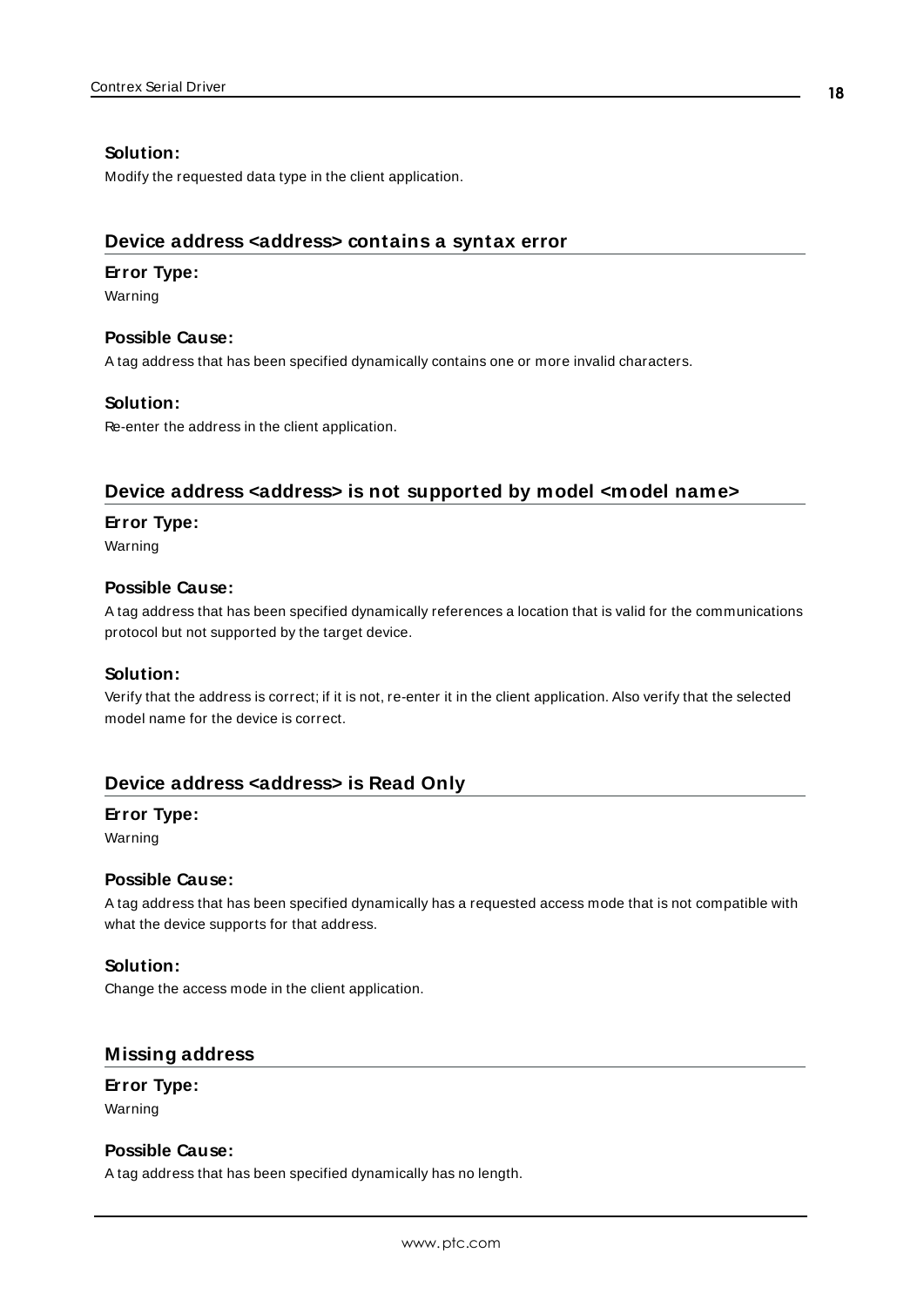#### **Solution:**

Re-enter the address in the client application.

## <span id="page-18-0"></span>**Communications error on <channel name> [<error mask>]**

#### **Error Type:**

Serious

### **Error Mask Definitions:**

<span id="page-18-5"></span><span id="page-18-4"></span><span id="page-18-3"></span>**B**= Hardware break detected. **F**= Framing error. **E**= I/O error. **O**= Character buffer overrun. **R**= RXbuffer overrun. **P**= Received byte parity error. **T**= TX buffer full.

### **Possible Cause:**

- 1. The serial connection between the device and the Host PC is bad.
- 2. The communications parameters for the serial connection are incorrect.

#### **Solution:**

- 1. Verify the cabling between the PC and the device.
- 2. Verify that the specified communications parameters match those of the device.

#### <span id="page-18-1"></span>**COMn does not exist**

# **Error Type:**

Fatal

#### **Possible Cause:**

The specified COM port is not present on the target computer.

#### **Solution:**

Verify that the proper COM port has been selected.

### <span id="page-18-2"></span>**COMn is in use by another application**

#### **Error Type:** Fatal

#### **Possible Cause:**

The serial port assigned to a device is being used by another application.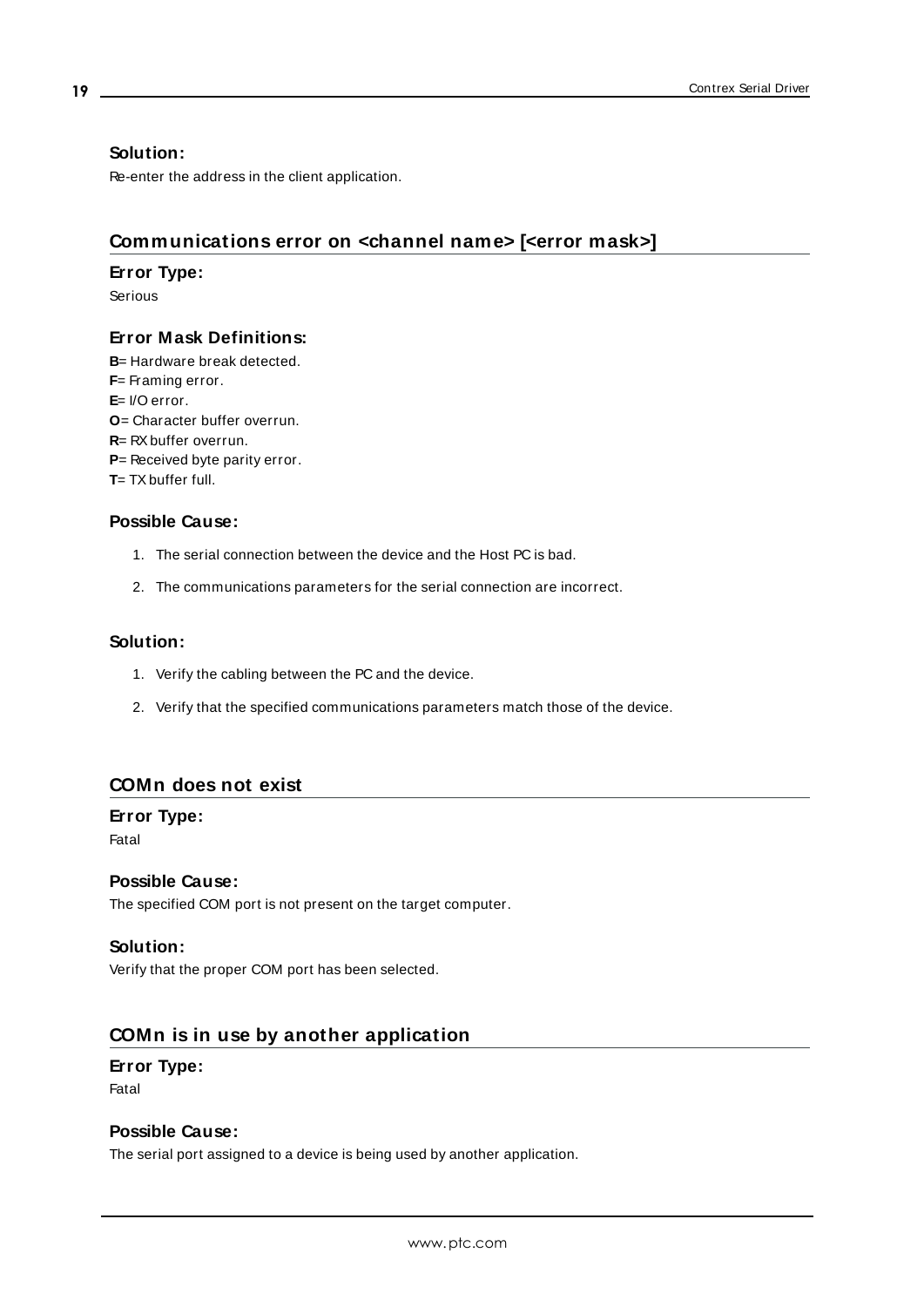#### **Solution:**

- 1. Verify that the correct port has been assigned to the channel.
- 2. Verify that only one copy of the current project is running.

#### <span id="page-19-0"></span>**Error opening COMn**

#### **Error Type:**

Fatal

#### **Possible Cause:**

The specified COM port could not be opened due to an internal hardware or software problem on the target computer.

#### **Solution:**

Verify that the COM port is functional and may be accessed by other Windows applications.

### <span id="page-19-1"></span>**Unable to set comm parameters on COMn**

#### **Error Type:**

Fatal

#### **Possible Cause:**

The serial parameters for the specified COM port are not valid.

#### **Solution:**

<span id="page-19-2"></span>Verify the serial parameters and make any necessary changes.

#### **Device <device name> is not responding**

#### **Error Type:**

Serious

#### **Possible Cause:**

- 1. The serial connection between the device and the Host PC is broken.
- 2. The communications parameters for the serial connection are incorrect.
- 3. The named device may have been assigned an incorrect Network ID.
- 4. The response from the device took longer to receive than the amount of time specified in the "Request Timeout" device setting.

#### **Solution:**

- 1. Verify the cabling between the PC and the device.
- 2. Verify that the specified communications parameters match those of the device.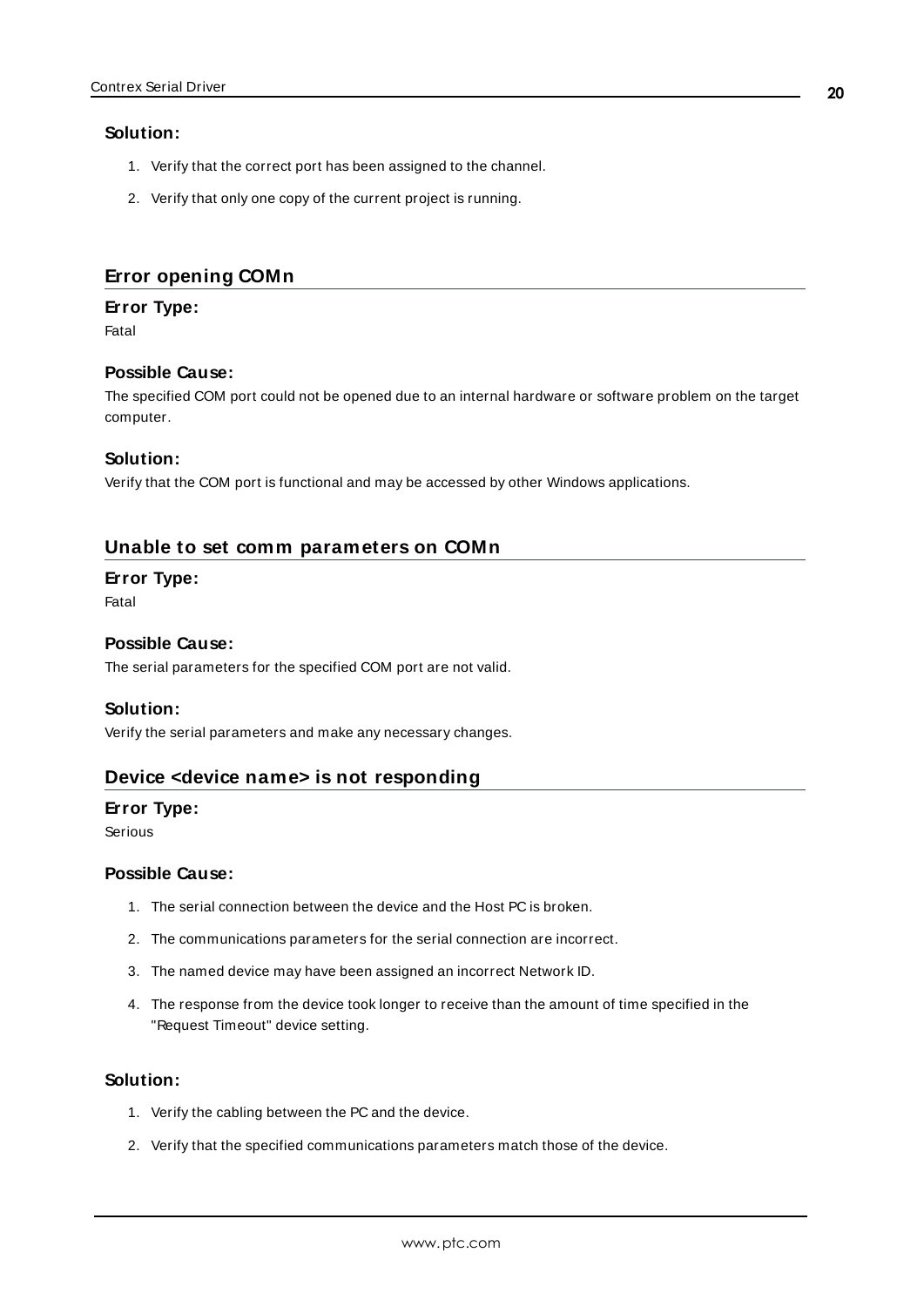- 3. Verify that the Network ID given to the named device matches that of the actual device.
- 4. Increase the Request Timeout setting so that the entire response can be handled.

# <span id="page-20-0"></span>**Deactivating Tag <address> on device <device name>. Contrex Serial Error (<error code>) <error description>**

#### **Error Type:**

Serious

#### **Possible Cause:**

An attempt has been made to reference a nonexistent location in the specified device. The driver will deactivate the tag.

#### **Solution:**

- 1. Verify the tags assigned to addresses in the specified range on the device. Eliminate those that reference invalid locations.
- 2. Refer to the Contrex Serial Error description in order to determine the cause of the error.

#### <span id="page-20-1"></span>**Unable to write to <address> on device <device name>.**

#### **Error Type:**

Serious

#### **Possible Cause:**

- 1. The serial connection between the device and the Host PC is broken.
- 2. The communications parameters for the serial connection are incorrect.
- 3. The named device may have been assigned an incorrect Network ID.
- 4. The address that is being written to is invalid or the data is out of range.

#### **Solution:**

- 1. Verify the cabling between the PC and the device.
- 2. Verify that the specified communications parameters match those of the device.
- 3. Verify that the Network ID given to the named device matches that of the actual device.
- 4. Verify that the address is valid in the controller.
- 5. Refer to the Contrex Serial Error description in order to determine the cause of the error. For example, with the error "Out of Range," users should check to see if the data sent to the device is between the allowable minimum and maximum limits.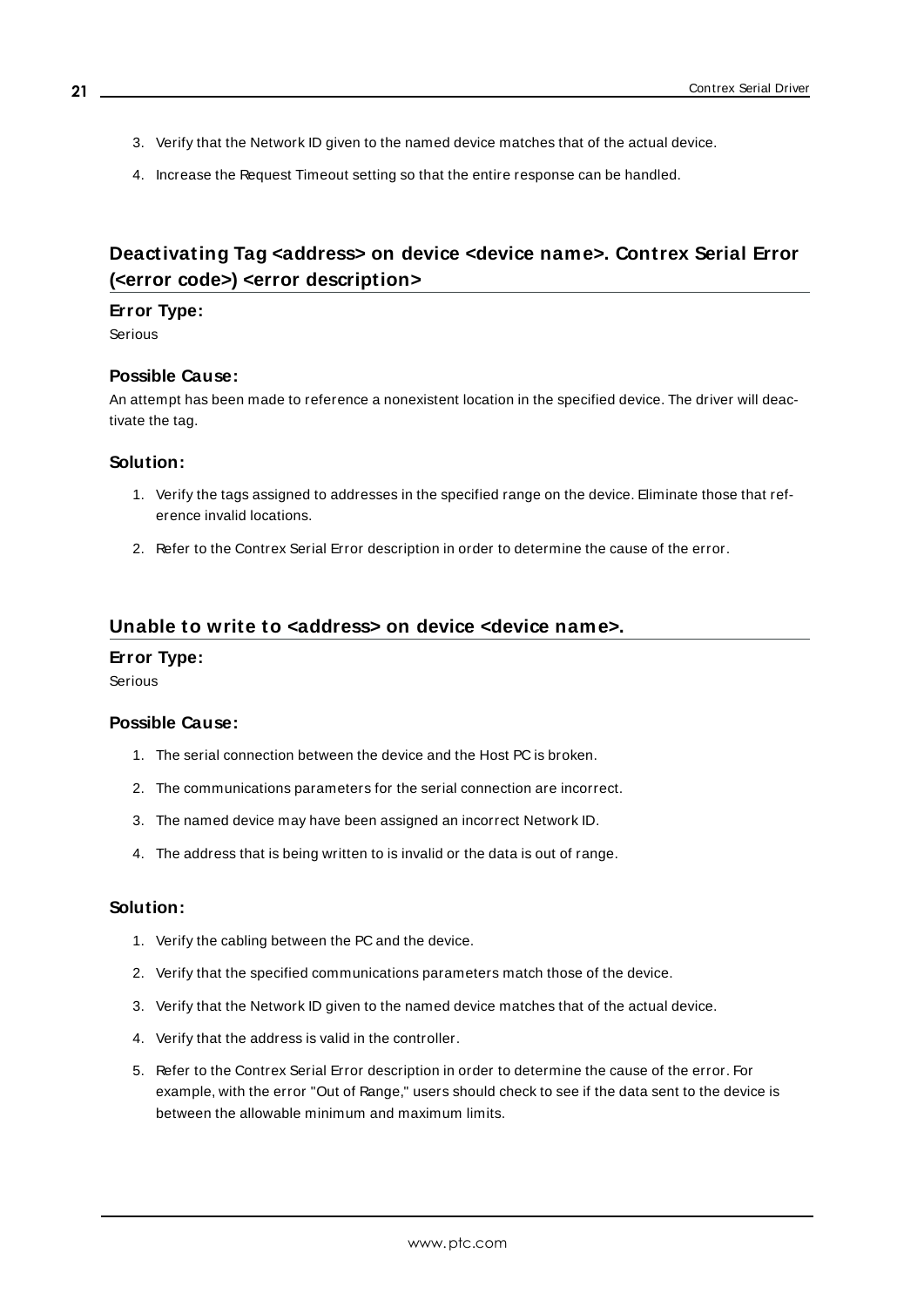# <span id="page-21-0"></span>Index

# **A**

Address <address> is out of range for the specified device or register [17](#page-16-1) Address Descriptions [14](#page-13-2) Attempts Before Timeout [12](#page-11-1) Auto-Demotion [12](#page-11-0)

# **B**

Boolean [14](#page-13-3)

# **C**

Channel Assignment [10](#page-9-1) Communications error on <channel name> [<error mask>] [19](#page-18-0) Communications Timeouts [12](#page-11-2) COMn does not exist [19](#page-18-1) COMn is in use by another application [19](#page-18-2) Connect Timeout [12](#page-11-3) CRC [13](#page-12-1)

# **D**

Data Collection [10](#page-9-2) Data Type <type> is not valid for device address <address> [17](#page-16-2) Data Types Description [14](#page-13-1) Deactivating Tag <address> on device <device name>. Contrex Serial Error (<error code>) <error description> [21](#page-20-0) Demote on Failure [13](#page-12-2) Demotion Period [13](#page-12-3) Device <device name> is not responding [20](#page-19-2) Device address <address> contains a syntax error [18](#page-17-0) Device address <address> is not supported by model <model name> [18](#page-17-1) Device address <address> is read only [18](#page-17-2) Device ID [4](#page-3-1) Device Settings [13](#page-12-0)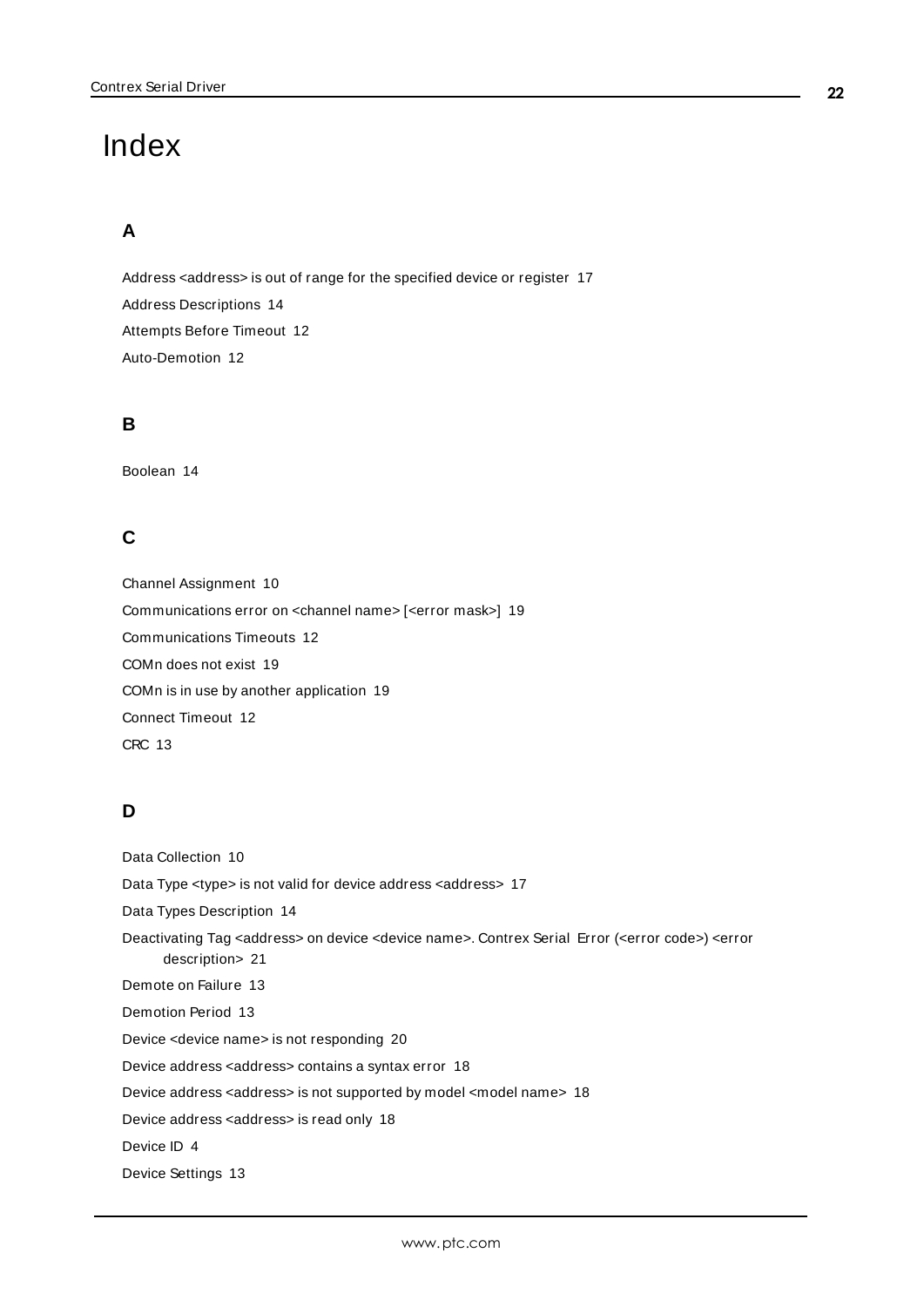Discard Requests when Demoted [13](#page-12-4) Do Not Scan, Demand Poll Only [11](#page-10-2) Driver [10](#page-9-3) DWord [14](#page-13-4)

# **E**

Error Descriptions [17](#page-16-0) Error opening COMn [20](#page-19-0)

# **F**

Float [14](#page-13-5) Framing [19](#page-18-3)

# **G**

General [9](#page-8-0)

# **H**

Help Contents [3](#page-2-0)

# **I**

ID [10](#page-9-4) Identification [9](#page-8-0) Initial Updates from Cache [11](#page-10-3) Inter-Request Delay [12](#page-11-4)

# **L**

Long [14](#page-13-6)

## **M**

Mask [19](#page-18-0)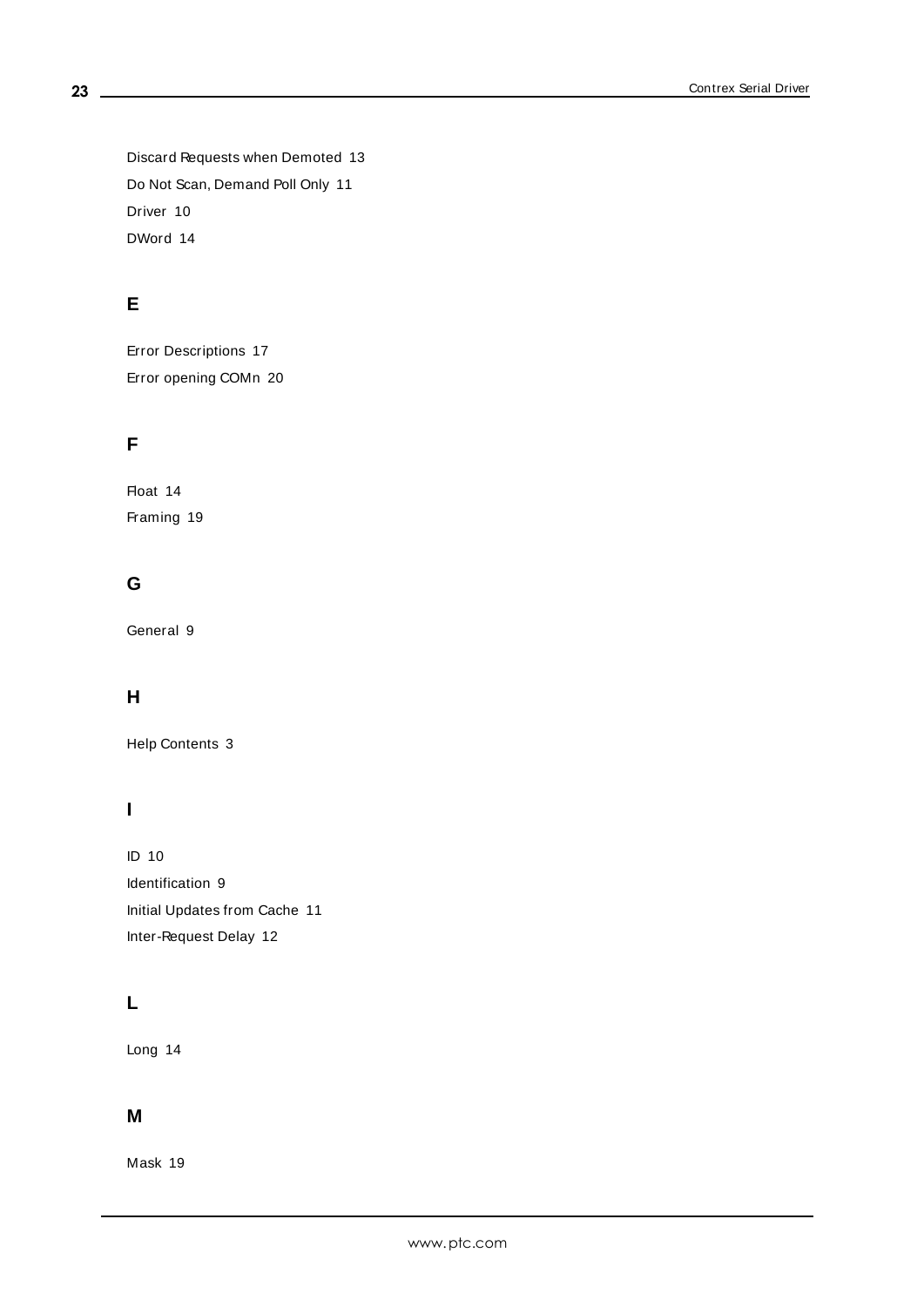Missing address [18](#page-17-3) Model [10](#page-9-5)

# **N**

Name [9](#page-8-1) Network [3](#page-2-3)

# **O**

Operating Mode [10](#page-9-0) Overrun [19](#page-18-4) Overview [3](#page-2-1)

# **P**

Parity [19](#page-18-5)

# **R**

Redundancy [14](#page-13-0) Request Timeout [12](#page-11-5) Respect Tag-Specified Scan Rate [11](#page-10-4)

# **S**

Scan Mode [11](#page-10-5) Setup [3](#page-2-2) Simulated [11](#page-10-6) String [14](#page-13-7)

# **T**

Timeouts to Demote [13](#page-12-5)